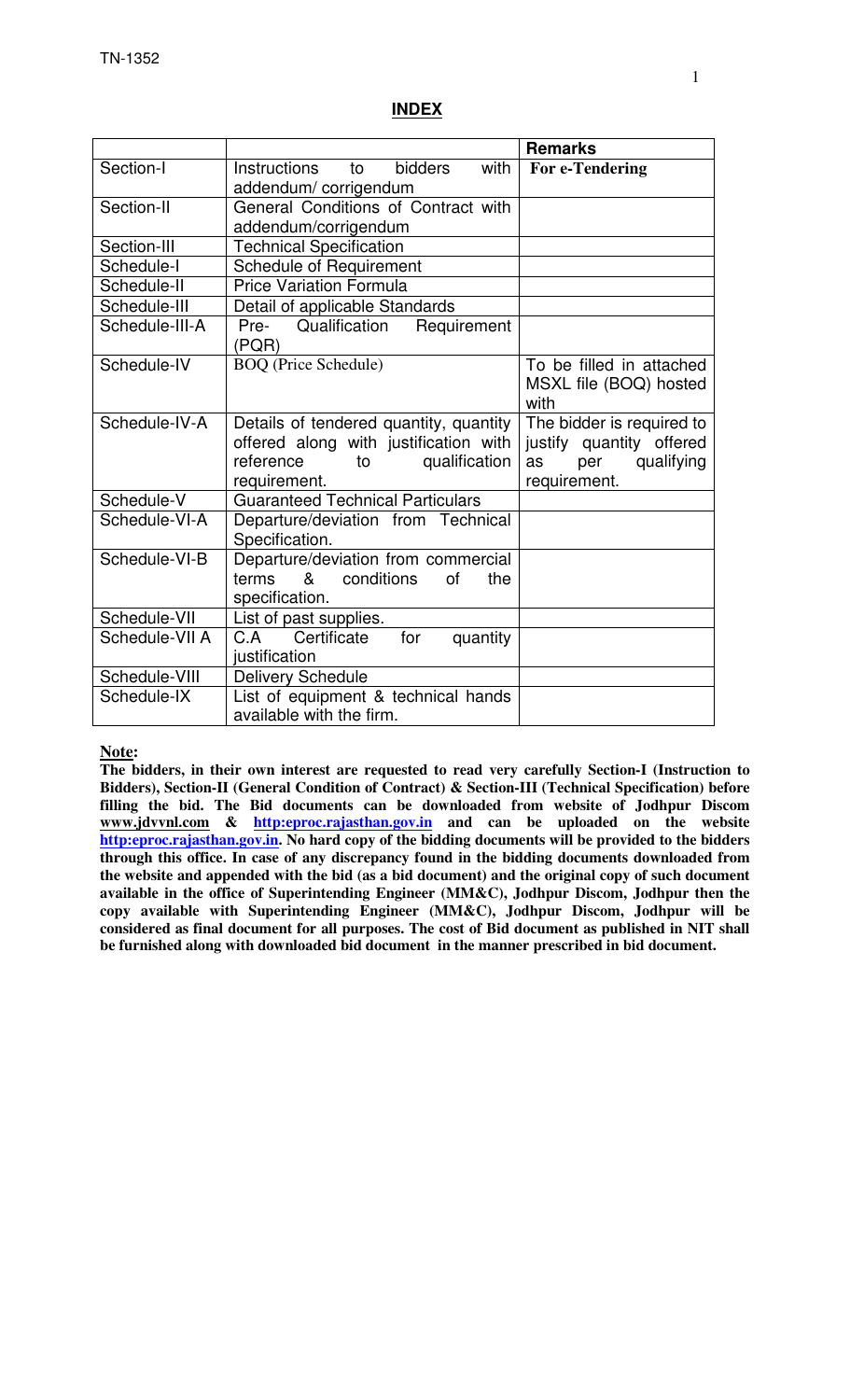#### **JODHPUR VIDYUT VITRAN NIGAM LTD OFFICE OF THE SUPERINTENDING ENGINEER(MM&C) NEW POWER HOUSE, INDUSTRIAL AREA, JODHPUR-342003.**

#### **TELEPHONE: 0291-2742223 TELE FAX: 0291-2746539**

#### **------------------------------------------------------------------------------------------------------------- TENDER SPECIFICATION NO. JdVVNL/SE(MM&C)/EIIIAIII/TN-1352**

Tenders are hereby invited in e-procurement system for purchase of **9.0 M LONG PCC POLES OF 200 KG WORKING LOAD WITH FACTOR OF SAFTY 2.5, UNDER TN-1352**  Tenders are to be submitted online in electronic format on website **http:eproc.rajasthan.gov.in**.

The details are as under-

| <b>S. No.</b> | Name of Item                                                             | <b>Quantity</b> |
|---------------|--------------------------------------------------------------------------|-----------------|
|               | 9.0 M LONG PCC POLES OF 200 KG WORKING<br>LOAD WITH FACTOR OF SAFTY 2.5, | 2,00,000 Nos.   |

| A           | NIT No.                       | <b>TN-1352</b>                                         |
|-------------|-------------------------------|--------------------------------------------------------|
| B           | Cost of tender specifications | Rs. 2500.00 plus GST i.e. Rs. 2950.00(Two Thousand     |
|             |                               | nine Hundred fifty Only)                               |
| $\mathbf C$ | Processing fee of RISL        | Rs. 1000.00 (One Thousand Only)                        |
| D           | Earnest money                 | Rs. 5.0 Lacs / Exemption Certificate / Vendor          |
|             |                               | <b>Registration of Class A.</b>                        |
| E           | Validity                      | 120 days from the next date of opening of techno-      |
|             |                               | commercial bid.                                        |
| F           | Base date for price variation | $1st$ day of one month prior to the date of opening of |
|             |                               | the bid                                                |
|             |                               |                                                        |

#### **IMPORTANT DATES**

| <b>S.N.</b> | <b>Events</b>                    | Date & Time          | Location                         |
|-------------|----------------------------------|----------------------|----------------------------------|
| 1           | Date of downloading of tender    | Up to 04.09.2017     | www.jdvvnl.com &                 |
|             | specifications                   | $(6:00 \text{ PM})$  | http:eproc.rajasthan.gov.in      |
| 2           | Deposit of cost of Tender        | Up to 04.09.2017     | Office of Sr. A.O (Cash & CPC) / |
|             | Specifications & Earnest Money   | $(4:00 \text{ PM})$  | SE (MM&C), JdVVNL, New Power     |
|             | and furnishing of Processing fee |                      | House, Industrial Area, Jodhpur  |
| 3           | Last Date & time of submission   | Up to 5.09.2017      | http:eproc.rajasthan.gov.in      |
|             | of electronic bid                | $(12:00 \text{ PM})$ |                                  |
| 4           | Opening of Technical Bid         | 5.09.2017            | http:eproc.rajasthan.gov.in      |
|             |                                  | $(3.00 \text{ PM})$  |                                  |
| 5.          | Opening of Price Bid             | To be intimated      | http:eproc.rajasthan.gov.in      |
|             |                                  | separately to the    |                                  |
|             |                                  | qualified bidders    |                                  |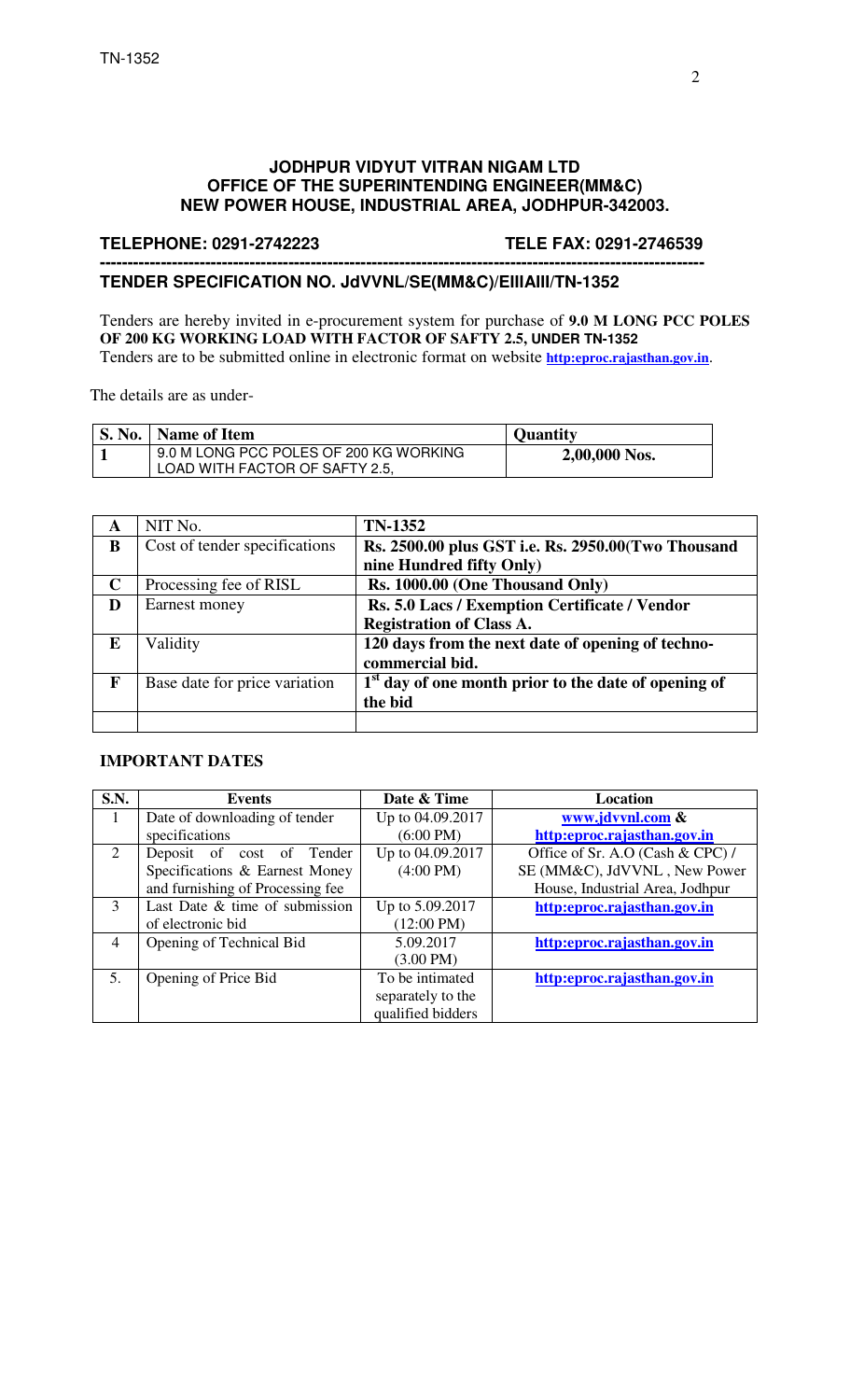## **SECTION-III**

# **TECHNICAL SPECIFICATION FOR SUPPLY OF 9.0 M LONG PCC POLES OF 200 KG WORKING LOAD WITH FACTOR OF SAFTY 2.5, AGAINST TN-1352.**

## **1. SCOPE:**

This specification covers the design, manufacture, inspection, testing and delivery of finished 9.0 M long- 200 Kg. rectangular shaped, solid prestressed cement Concrete poles, witnessing of tests before dispatch and its transportation from the firm's works to consignee's head quarters. These poles are to be used for erection of 11 KV & LT over head lines and installation of 11/.4 KV distribution transformers.

## **2. CLIMATIC CONDITIONS**

| I. Peak ambient temperature                        | 50 Degree C |
|----------------------------------------------------|-------------|
| II. Maximum average ambient temperature            | 40 Degree C |
| III. Maximum temperature attainable                | 60 Degree C |
| IV. Maximum relative humidity                      | 100 %       |
| V. Minimum relative humidity                       | 50%         |
| VI. Average number of thunder storm days per annum | 40          |
| VII. Average number of rainy days per annum        | 100         |
| VIII. Average annual rainfall                      | 10-100 cm   |
| IX. Maximum wind pressure                          | 100 Kg/sq.m |
| X. Altitudes not exceeding                         | 1000 mtrs.  |
|                                                    |             |
| <b>3. REQUIREMENT</b>                              |             |

The tentative requirement of 9.0 M long poles designed for working load 200 Kg with factor of safety 2.5 is **2,00,000 Nos.** approx. These poles are required for erection of 11 KV & LT over head lines and installation of 11/.4 KV distribution transformers.

The quantity indicated above is tentative and purchaser reserves right to increase/ decrease the same at the time of finalization of tender.

## **4. DELIVERY SCHEDULE:**

The maximum commencement period shall be 40 days from the date of receipt of LOA, and entire ordered quantity shall be completed in eight (8) months thereafter. The bidder is required to quote monthly delivery. In case ordered quantity is different than quoted quantity, monthly delivery shall be adjusted proportionately. Tenders in which monthly delivery is not indicated are likely to be ignored.

#### **5. DETAILS OF APPLICABLE STANDARDS/SPECIFICATION/MANUALS :**

The pole shall comply with the relevant provisions made in the following Indian Standards Specification (now BIS) with latest amendments / REC specifications.

|                | REC manual No.13/1977 (part-I)                                   | Manual on manufacturing of solid poles part-I<br>design aspects.                                                             |  |  |
|----------------|------------------------------------------------------------------|------------------------------------------------------------------------------------------------------------------------------|--|--|
| $\mathcal{P}$  | REC manual No.13/1977 (Part.II)                                  | Manual on manufacturing of solid PCC poles<br>part.II manufacturing aspects.                                                 |  |  |
| 3              | REC specification No.15/1979<br>(amended upto 1983 & thereafter) | Prestressed cement concrete poles (FOS/2.5)<br>for 11 KV and LT lines.                                                       |  |  |
| $\overline{4}$ | IS:1678/1978 (Latest amended)                                    | Specification for PCC poles for overhead power<br>traction & telecommunication lines.                                        |  |  |
| 5              | IS:2905/1989 (Latest amended)                                    | Method of test for PCC poles for overhead<br>power and telecommunication lines.                                              |  |  |
| 6              | IS:7321/1974 (Latest amended)                                    | Code of practice for selection handling and<br>erection of concrete poles for overhead power<br>and telecommunication lines. |  |  |
| 7              | IS:1343/1980(Latest amended)                                     | Code of practice for prestressed concrete                                                                                    |  |  |
| 8              | IS: 456/1978 (Latest amended)                                    | Code of practice for plain and reinforced<br>concrete                                                                        |  |  |
| 9              | IS: 1785(Latest amended)                                         | For HT steel wires for prestressed concrete                                                                                  |  |  |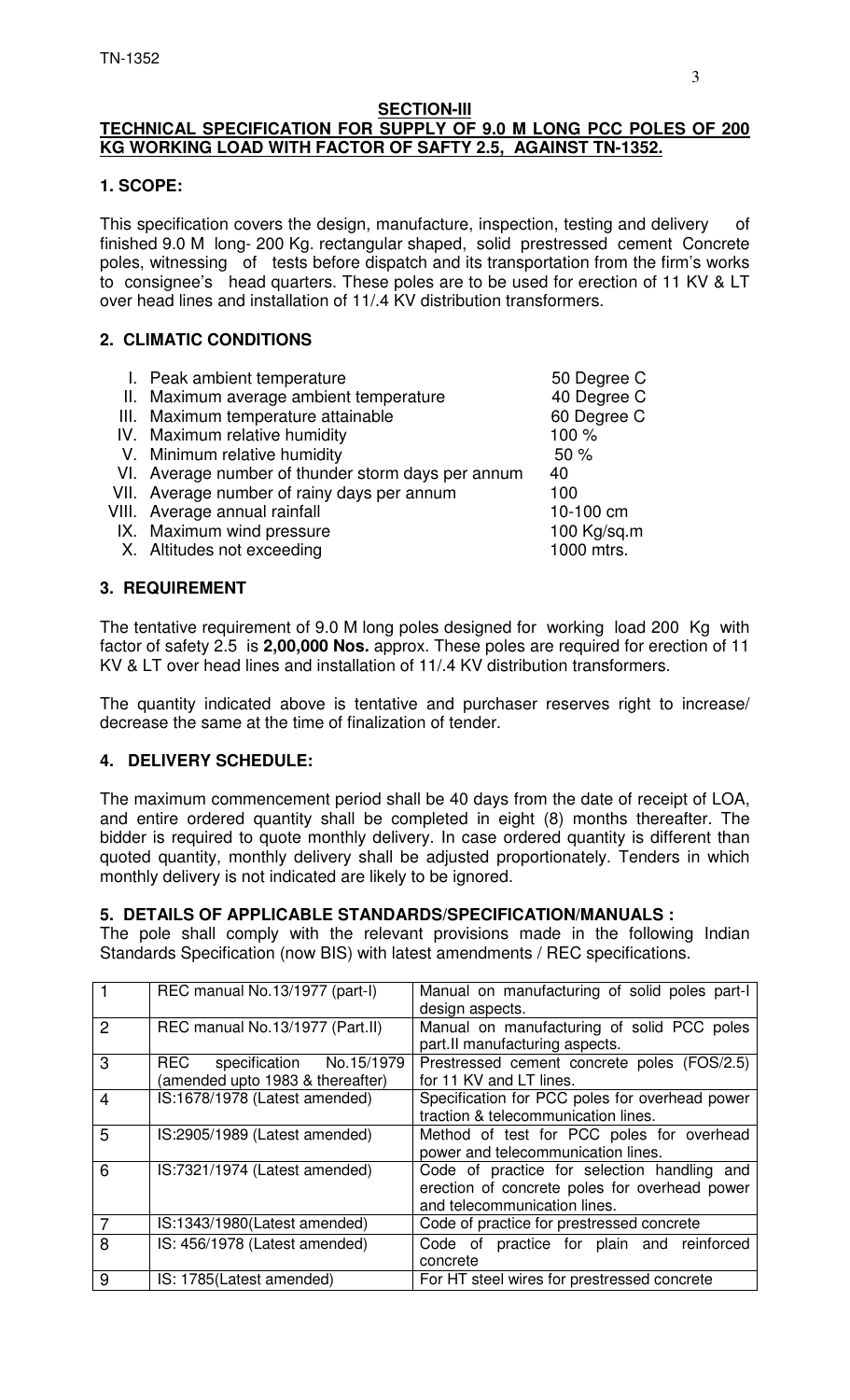# **6. MATERIAL**

The following quality of material should be used for manufacturing of PCC poles**.** 

**(i) CEMENT :** The cement used in manufacture of prestressed concrete poles shall be ordinary or rapid hardening portland cement conforming to IS:269/ 1976 (specification for ordinary and low heat portland cement) or IS:8041-E-1978 (specification for rapid hardening portland cement) or portland cement conforming to IS:8112/1976.

**(ii) AGGREGATES :** Aggregates used for the manufacture of prestressed concrete poles shall conform to IS:383/1970 (specification for coarse and fine aggregates from natural sources for concrete). The nominal maximum size of fine aggregates shall not exceed 10 mm.

**(iii) WATER :**Water should be free from chlorides, sulphates, other salts and organic matter. Potable water is generally suitable.

**(iv) ADMIXTURES:** These admixtures should not contain calcium chloride or other chlorides and salts which are likely to promote corrosion of pre-stressing steel.

**(v) PRE-STRESSING STEEL :** The prestressing steel wires including those used as untentioned wires should conform to IS:1785 –1966 Part.I (Specification for plain hard drawn steel wire) or IS:"6003/1970 (Specification for indented wire for prestressed concrete). The type design for plain wires of 4 mm diameter are with a guaranteed ultimate strength of 175 Kg./sq.mm.

**(vi) CONCRETE MIX :** The concrete mix. shall be designed to the requirements laid down for controlled concrete (also called design requirement laid down/ mix. concrete) in IS:1343/1980 (Code of practice for prestressed concrete) and IS:456/1978 (code of practice for plain and reinforced concrete) subject to the following special conditions :

a) Min. working cube strength at 28<sup>th</sup> day should be at least 450 Kg. / cm.<sup>2</sup>

b) The mix. should contain at least 380 Kg. cement per cubic metre of concrete.

c) The concrete strength at transfer should be at least 225Kg. /  $cm<sup>2</sup>$ 

d) The mix. should contain as low water content as is consistent with adequate workability. If it becomes necessary to add water to increase the workability the cement content should also be raised in such a way that the original value of water cement ratio is maintained.

**(vii) REINFORCEMENT :** The reinforcing bars and wires used for manufacturing of prestressed cement concrete poles shall conform to the following Indian standards.

- i) Mild steel bars conforming to IS:432/1966.
- ii) High tensile steel wires conforming to IS:1785/1966.

 **(viii) WELDING AND LAPPING OF STEEL:** The high tensile steel wire shall be continuous over the entire length of the tendon. Welding shall not be allowed in any case. However, jointing or coupling be permitted provided the strength of the joint or coupling is not less than the strength of each individual wire.

## **7. DESIGN REQUIREMENT :**

The poles shall be designed to meet the following requirements.

- a) The poles shall be planted directly in the ground with a planting depth of 1.5 metres.
- b) The working load on the poles shall be 200 Kg. applied at 0.6 Mtr. from top.
- c) The factor of safety shall not be less than 2.5.
- d) The average permanent load should be 40% of the working load.
- e) The Factor of safety against first crack load shall be 1.0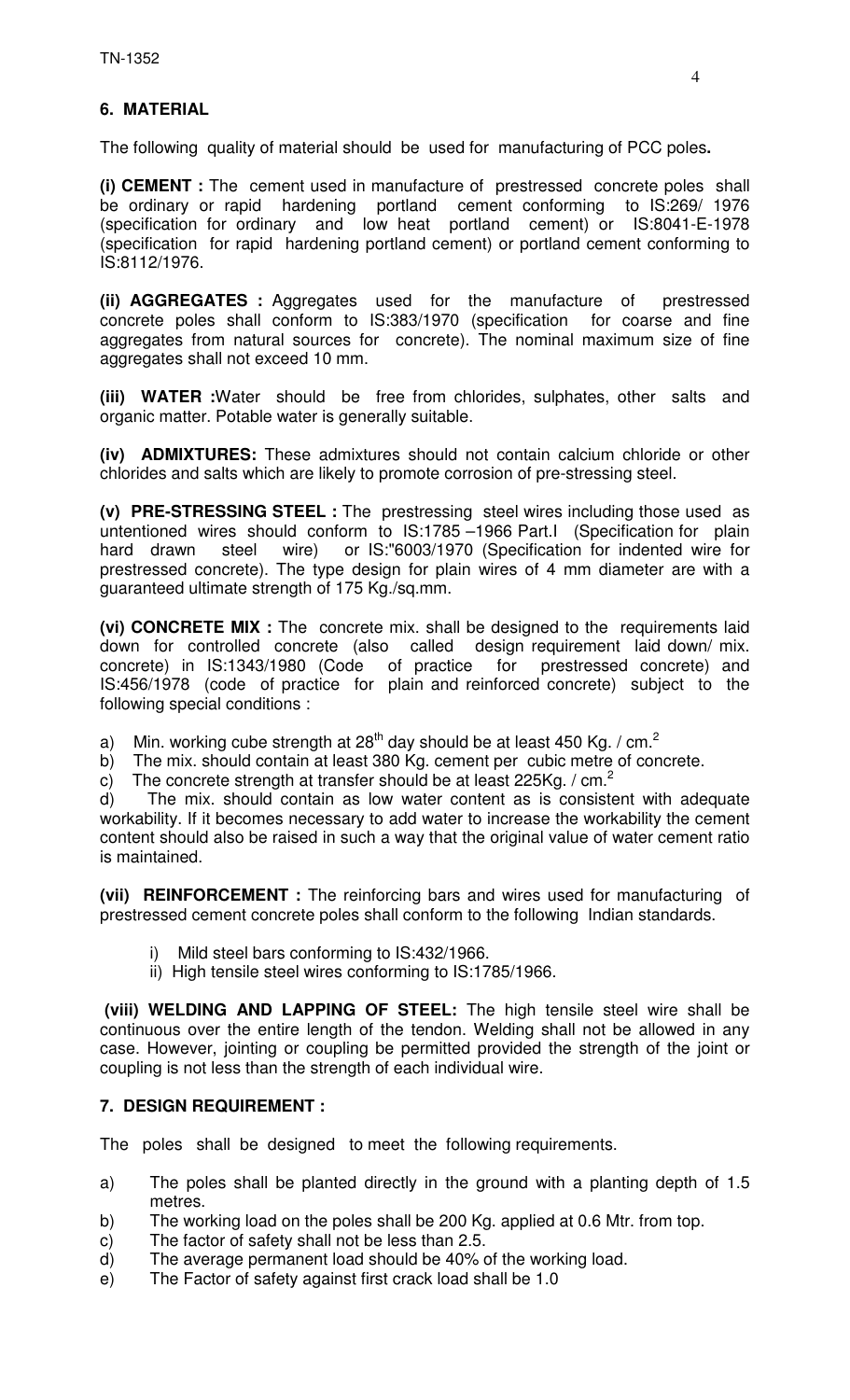- g) The max. compressive stress in concrete at the time of transfer of presetress should not exceed 0.8 times the cube strength.
- h) The concrete strength at transfer shall not be less than half of the  $28<sup>th</sup>$  day strength ensured in the design i.e. :  $450x0.5 = 225$  KG./SQ.MM.
- i) The concrete cover measured from outside of prestressing tendon shall be 30 mm.
- j) At the design value the first crack load the modules of rupture shall not exceed 55.2 Kg. / cm for M-45 concrete.

## **8. OPTIMUM DESIGN DIMENSIONS :**

| 300 mm                       |
|------------------------------|
| $145$ mm                     |
| 114 $mm$                     |
| 16 Nos. wires of 4 mm dia.   |
| JdVVNL specification TN-1352 |
|                              |

# **9. OTHER TECHNICAL REQUIREMENT :**

**A) EARTHING** : Earthing shall be provided, by having continuous length of 4 mm dia G.I.wire embeded in concrete during manufacture and the ends of G.I. wire left projected from the transverse face of the poles to a length of 100 mm at 250 mm from top and 150 mm below ground level (Planting depth to be 1.5 M) The tolerance of 25 mm shall be allowed in position of earth wire. The earth wire shall not be allowed to entangle with prestressing wires.

**B) EYE HOOKS :** The eye hooks shall be provided on the middle of transverse face of the pole as per IS: 7321/1974 at a distance of about 2.25 metre from top and about 1.8 metre from the bottom, to facilitate the handling. The eye hooks shall be of 12 mm dia MS round and shall have an internal dia of 40 mm. The tolerance of minus 5 mm and plus 20mm in internal dia of eye hooks shall be allowed. The eye hooks in question shall be securely embedded in the pole to ensure safe handling.

**C) REINFORCEMENT :** The poles offered should have 8 Nos. rings of 4 mm dia HT wires rings on top side of the pole and 8 Nos. rings of 4 mm dia HT wire rings on the bottom side of the pole thus total HT wire rings should be 16 in all or 4 Nos. of 6 mm dia MS round rings on top side and 4 Nos. of 6 mm dia MS round rings on bottom side are to be provided. The minimum inter spacing of 20 mm in case of 4 mm dia HT wire rings and 30 mm in case of 6 mm dia MS round rings is to be maintained. These rings should be complete and rectangular in shape with minimum over lapping of 20 mm. No rings are to be bunched together.

**D) HOLES :** The poles offered should have two holes of 18 mm dia on longitudinal face of pole (broad face) to fix top hamper. The top hole shall be at the distance of 60 mm from top of pole and second hole will be at 160 mm from top of pole.

## **10. WORKMANSHIP :**

(i)All materials used in the finished PCC poles and workmanship shall be of required quality. No deviation with technical particulars required as per this tender specification shall be allowed.

(ii) Apart from the requirements regarding the design, material, process of manufacture, dimensions shape, workmanship finishing etc., acceptability of PCC poles shall be determined by the results of various tests to evaluate their properties as stipulated in the relevant IS/specification.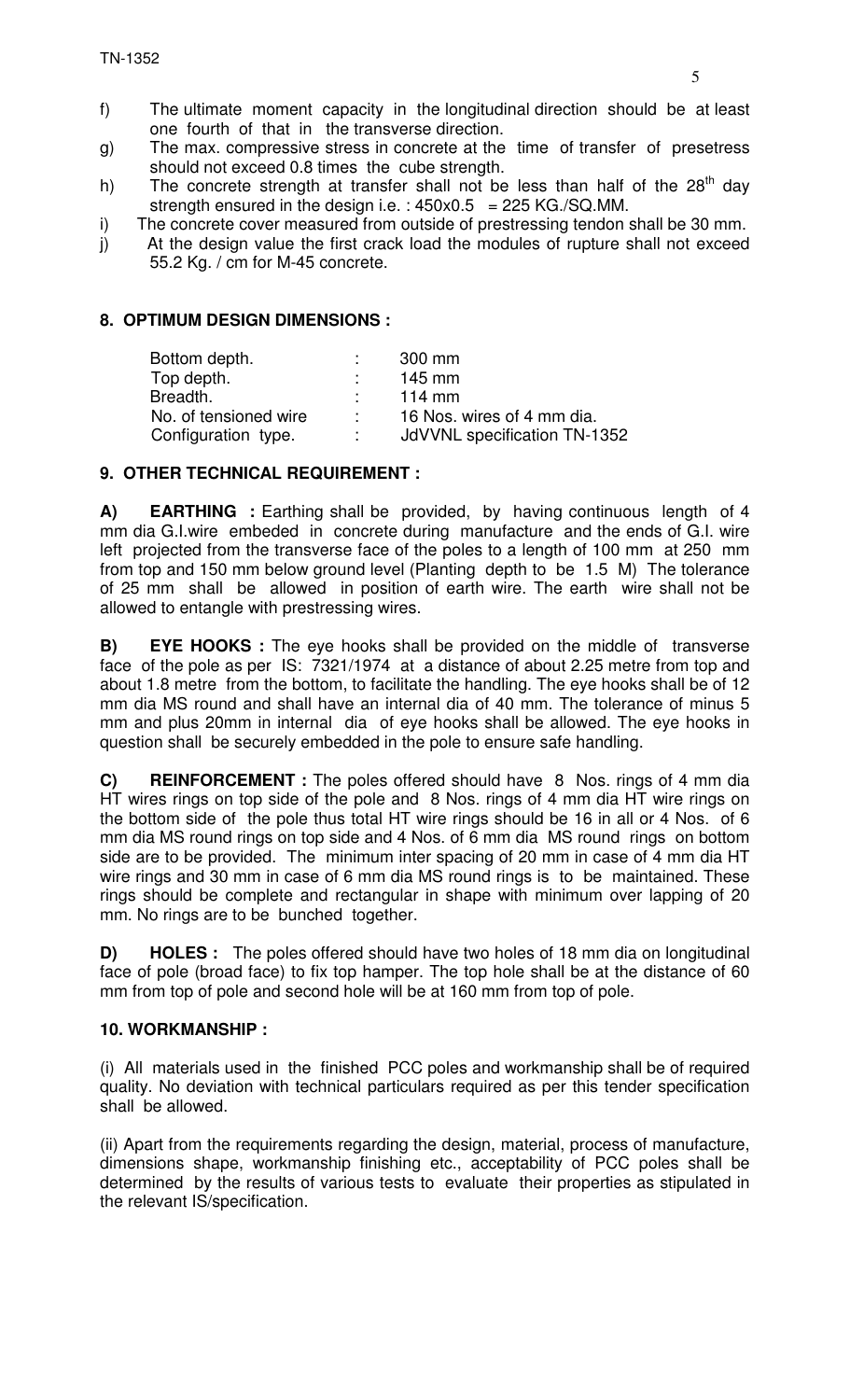## **11. DRAWINGS :**

Approved copy of drawing is enclosed herewith the Technical Specification and bidder shall manufacture / supply the material in accordance of approved drawing of JdVVNL.

#### **12. MARKING :**

 (A) The poles shall be clearly & indelibly marked with the following particulars by engraving properly at a height of 3 metres from the bottom end so as to be easily readable after erection. Marking should not be painted.

- 1. S.No. of pole.
- 2. Date, month and year of manufacturing
- 3. Name/mark of manufacturer. It should be distinct and should not resemble with mark of other manufacturers and if it resembles with marking of other manufacturers then you should change your marking.
- 3. Length and working load 9.0 M / 200 Kg.
- 4. JdVVNL- TN -1352.

**(B) BLACK STRIP PAINTING:** A strip of 30-40 mm shall be painted on one side (transverse face) of the pole at a planting depth (1.5 Metre from bottom) with oil paint of black colour in such a manner that the black strip shall be visible above the ground. Poles without marking of black strip will not be accepted and considered as rejected.

## **13. INSPECTION, TESTING & CHECKING :**

The inspection and testing shall be carried out at supplier's works as per relevant ISS: GTP before dispatch in accordance with the clause No.1.27 of GCC

The supplier shall incorporate the following certificate in his offer letter which should indicate Sr. No. & total No. of poles casted on different dates, as offered for the present inspection :

a) That all the PCC poles included in the lot under the present inspection conform to the design, strength and workmanship required as per the purchase order, GTP of the specification and contract drawing under the TN-1352.

b) That none of the PCC poles offered for the present inspection was previously rejected / not considered for inspection or tested for transverse load strength by any other inspecting officer.

The supplier shall furnish the following certificates / tests results to our Inspecting Officer at the time of inspection, if desired.

a) The supplier shall furnish test results from the manufacturer to substantiate that HT steel wire of required quality was used in the manufacture of PCC poles under the present inspection.

b) The supplier shall certify that cement, prestressed steel wires, M.S. Bars, aggregates and other material had been used as per the required specifications, to manufacture the PCC Poles under the present inspection.

The supplier shall arrange the required number of PCC Poles out of the offered lots as per the sampling plan under this specification for witnessing the various tests by Inspecting Officer. The poles so tested in presence of the Inspecting Officer shall be preserved for atleast 30 days from the date of inspection for subsequent checking by any other representative for the purchaser if needed. The supplier shall intimate in writing name and address of purchaser of tested poles otherwise the PBG will not be released.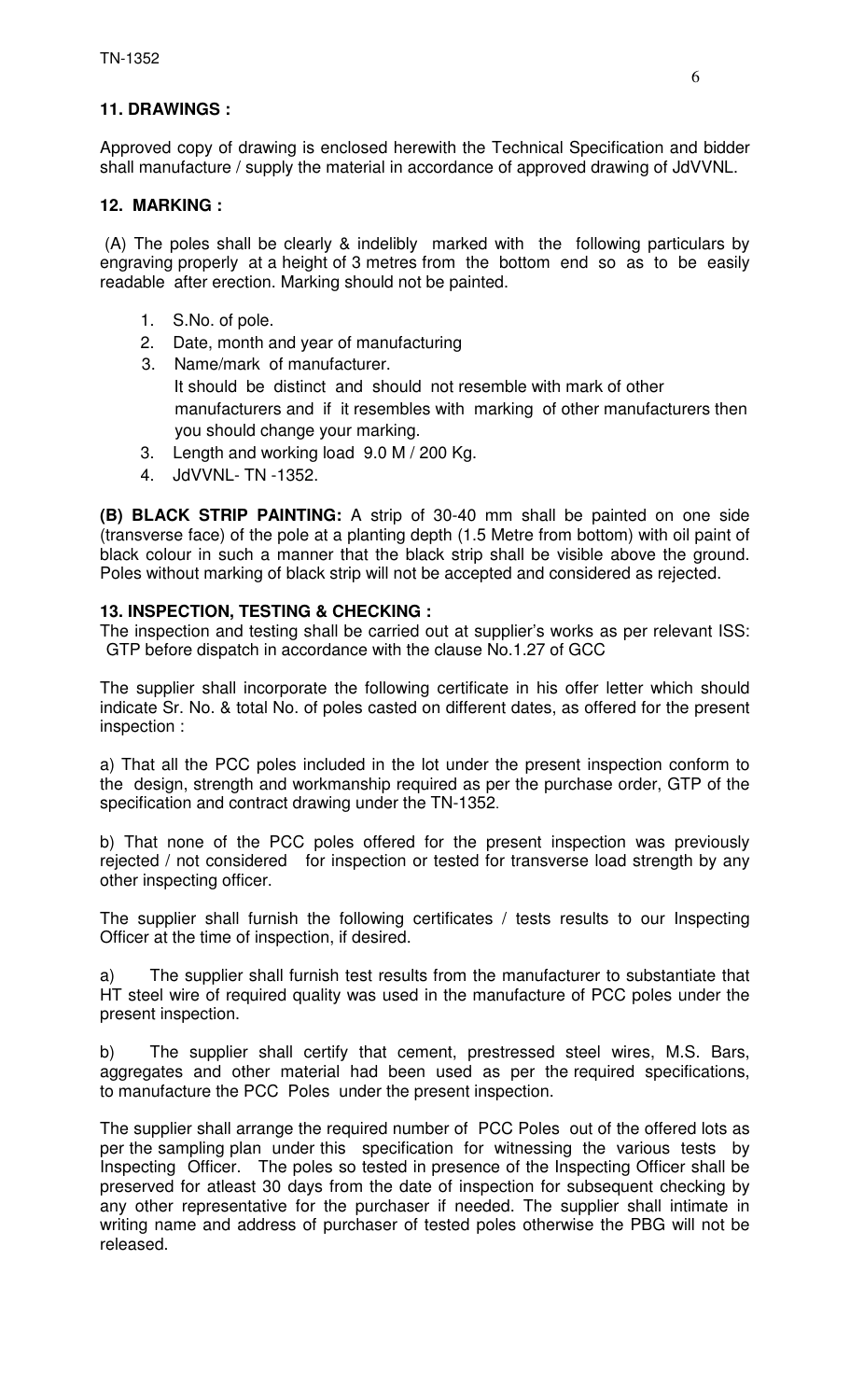The supplier shall provide the following documents to Inspecting Officer, to facilitate and authenticate the process of inspection, checking and testing.

a) One set of copies of P.O., relevant IS and specification of TN (with the latest amendment, if any)

b) Copy of approved Drawing.

c) Details of all meters/ instruments / equipments to be used in the process of checking and testing of the material along with the details for their last calibration (original) certificates of calibration indicating that calibration had been done to full range on all the scales to verify that the last calibration and sealing was got done from the manufacturer or an independent test house approved by Government within one year prior to the date of inspection.

Inspection shall not be carried out further, if the above requirements are not fulfilled satisfactorily.

# **A. SAMPLING:**

a) In a consignment, 500 poles or a part thereof of the same overall length, same dimensions and belonging to the same batch of manufacturer shall be grouped together to constitute a lot.

For ascertaining the conformity of the materials in the lot to the requirements of the specification, samples shall be tested from each lot separately.

The number of poles to be selected from the lot shall depend on the size of the lot and shall be according to table as under:-

| Size of lot or sub-lot | Dimensional requirement           | No. of poles for  |               |
|------------------------|-----------------------------------|-------------------|---------------|
| in numbers             | Permissible No. of<br>sample size |                   | transverse    |
|                        | (n)                               | defective samples | strength test |
|                        |                                   |                   |               |
|                        |                                   |                   |               |
| Upto 100               |                                   |                   |               |
| 101 to 200             | 15                                |                   |               |
| 201 to 300             | 20                                |                   |               |
| 301 to 500             | 30                                |                   |               |

## **Sample size and criterion for conformity :**

The minimum size of lot which can be offered for inspection is 200 Nos. of pole except in case of last lot which may be for left out balance quantity. Lot size once offered for inspection cannot be reduced subsequently under the re-inspection, unless re-inspection charges for each lot / sub-lot out of the original lot is deposited.

b) Deviation in selection of samples may be effected by the Inspecting Officer only if he thinks that the purpose of checking / testing will be better served by such deviation.

c) The number of poles, in every lot/sub lot, which does not satisfy, the requirement of overall length, cross section and uprightness shall not exceed the corresponding number given in Col.3 of the above Table. If the number of such poles exceeds the corresponding number, supplier shall segregate the pole not confirming the corresponding number, supplier shall segregate the pole not confirming the requirement of specification and shall submit the remaining poles for checking. Fresh poles as per sample size indicating in Col.2 will be drawn from the remaining poles of the offered lot or sub lot and subject to similar checking. If the number of effective poles in the second sample of poles also exceeds the permissible number indicated in Col.3 then the subject lot or sub lot under inspection will be rejected without further checking. Result of all such checking shall be recorded.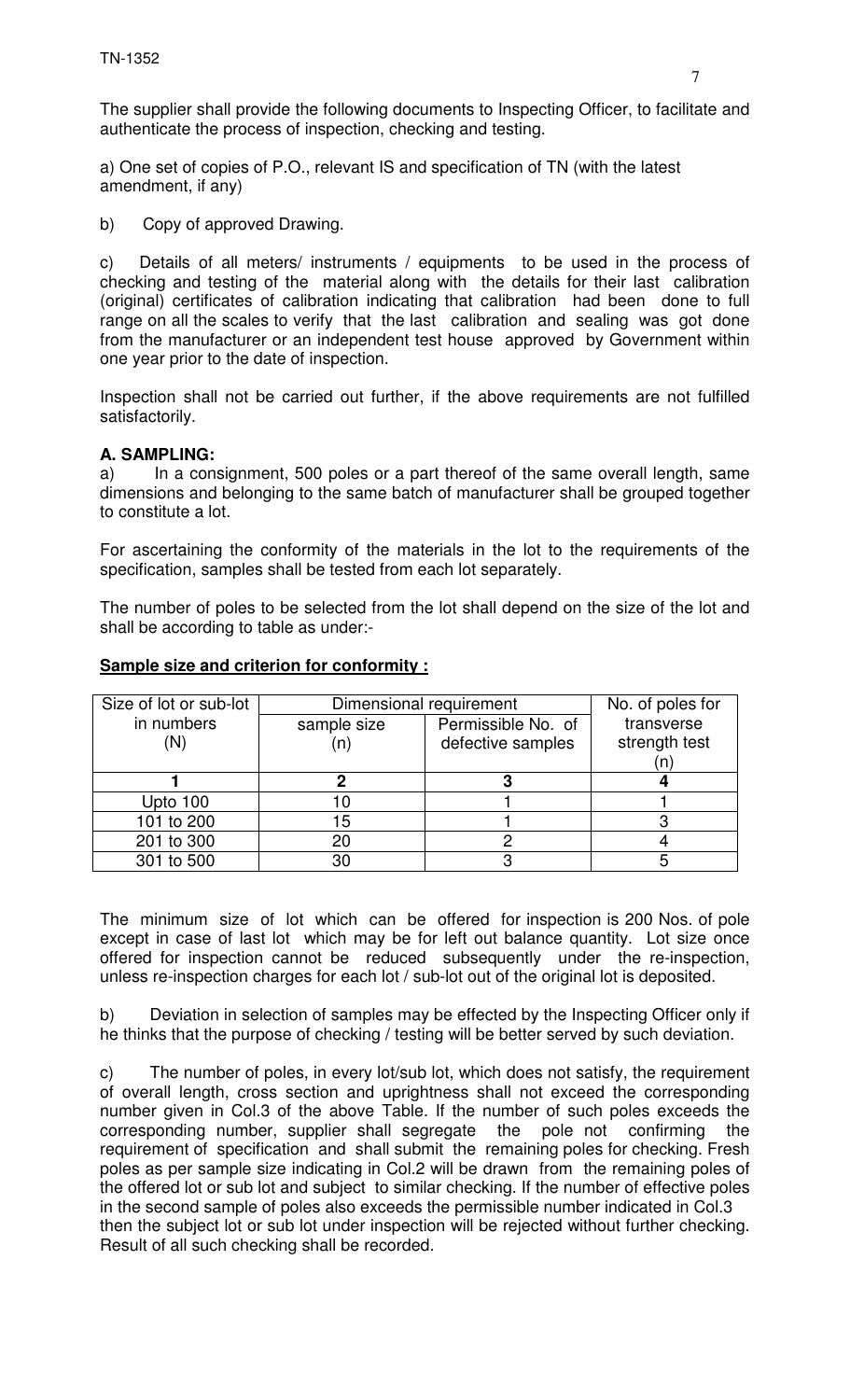d) PCC poles, in every lot/sub lot sampled for transverse load strength test shall satisfy the requirement of the test. Initially selection of sample and inspection and testing of poles will be undertaken as usual as is being done according to IS:1678/1998 and IS:2905/1989 with latest amendments. In case the samples selected satisfied the dimensional requirements and also withstand transverse load test, the lot stands cleared.

In case of one or more poles fail during transverse load test, then twice the number of originally tested shall be selected from those already selected and subjected to the tests. If these poles withstand the transverse load test the entire lot will be deemed to have passed the tests and will be cleared, but if one or more pole fails during double sampling, then leaving aside the sub-lots for which double sampling was done and where samples could not withstand transverse load test, the remaining sub-lots representing poles from which have withstood transverse load test will be accepted provided they satisfy clause No. 9.3.2 of IS:1678/1978. However, the destruction test from the sub-lots will be done by the inspecting officer on the poles on which transverse load was performed and the acceptance of these sub-lots will be on the basis of the test results observed by the inspecting officer during destruction test on the respective representative poles.

e) All the poles subject to transverse load strength test shall be reserved for at least 30 days from the date of inspection for any subsequent checking by any other representative of the purchaser, if required. These poles shall not be dispatched /supplied to the purchaser.

f) One pole from the poles subject to transverse load strength test, from every lot / sub lot, shall be destructed for following measurement/checking.

i) To measure clear thickness of concrete cover at three points one within 1.8 metre from the bottom end of the pole, the second within 0.6 meter from the top end of the pole and the third at an inter-mediate point. The mean value shall be compared with the specified value.

ii) To check Nos., size & configuration of steel reinforcement and GI earth wire.

The destructed poles shall also be preserved for at least thirty days from the date of inspection for subsequent checking by any other representative of the purchaser if required.

## **B) INSPECTION:**

Inspection shall comprise of:

- a) Verification of offered quantity as per packing list
- b) Visual inspection for shape, workmanship and finishing of the PCC poles.
- c) Checking of dimensions as per the GTP / specification

## **C) WITNESS OF TESTS :**

- i) On PCC poles selected for transverse load strength test as per sampling plan.
- ii) On one PCC pole from every lot/sub lot be destructed to ascertain the No., size and configuration of steel reinforcement and GI earth wire etc.

The supplier should have transverse load testing arrangements of its own.

Testing arrangement shall be preferably as specified in the relevant specification i.e. IS:1678/1978 & IS:2905/1989 (both latest amended). As per provision of Clause No.6.2.3 of IS:2905/1989 the load shall be applied at a point stipulated in the relevant IS by means of a suitable device such as a wire rope and winch placed in a direction normal to the direction of the length of the pole so that the minimum length of the straight rope under pull is not less than the length of the pole.

As per provision of Clause No.6.2.5 "load measurement" of IS: 2905/1989. The dynamometer or any other satisfactory method of load measurement shall be calibrated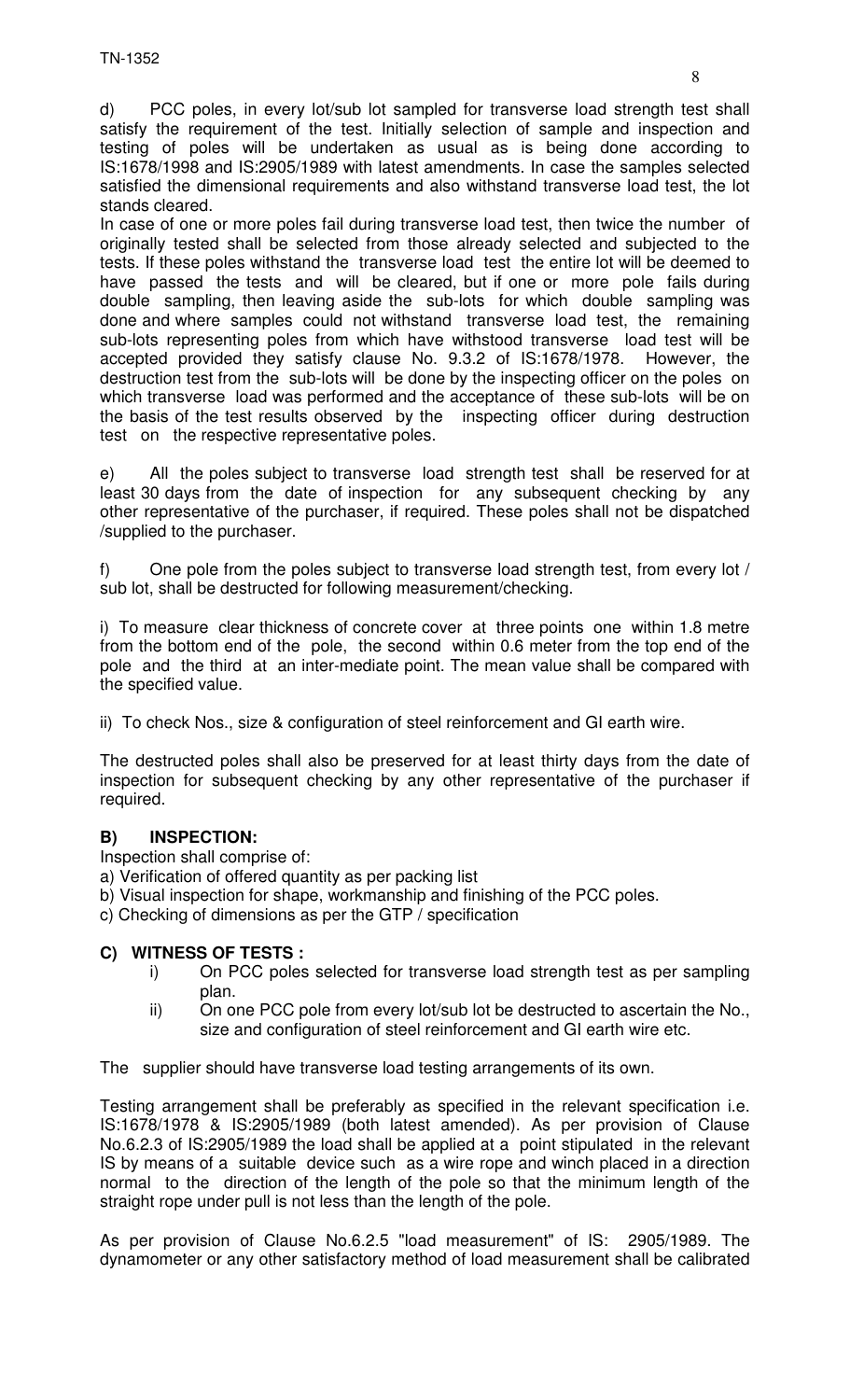at regular intervals and capable of measuring load to the accuracy of 50 N may be adopted.

 The transverse strength test on poles shall be conducted in accordance with IS 2905. A prestressed concrete pole shall be deemed not to have passed the test if cracks wider than 0.1 mm appear at a stage prior to the application of the designed transverse load at first crack and the observed ultimate transverse load is less than the designed ultimate transverse load.

## **14. TEST AT SITE :**

The purchaser reserves the right to get the material tested after receipt of inspected poles at sites/stores and claiming any compensation or rejecting the poles if not found according to specification. All charges consequent to rejection, rectification and replacement shall be borne by the supplier.

## **15. TOLERANCE :**

The following tolerances shall be allowed :

| $\mathsf{i}$ | Over all length of PCC poles.                              |                      | $±15$ mm |
|--------------|------------------------------------------------------------|----------------------|----------|
| ii)          | Top and bottom dimension. (Breadth and depth of PCC poles) |                      | $± 3$ mm |
| iii)         | Clear concrete cover over HT steel wires (Average of       |                      |          |
|              | measurements at three sections).                           |                      | $-2$ mm  |
| iv)          | Uprightness or straightness of the PCC poles.              |                      | 0.5%     |
| V)           | Internal dia of eye hook                                   | $+20$ mm and $-5$ mm |          |
| vi)          | Dia of holes                                               |                      | $±1$ mm  |
| vii)         | Diameter of HT wires as per IS: 280/1979                   |                      | ± 0.05%  |
| viii)        | Diameter of GI wire as per IS:280/1979                     |                      | ± 2.5%   |
| ix)          | Diameter of MS rod for eye hook as per 1786/1966           |                      | ±4%      |

Higher dimensions of poles shall attract no penalty / deduction as it will not be considered as deviation.

## **16. GUARANTEED TECHNICAL PARTICULARS :**

The bidder shall furnish the guaranteed technical particulars of the PCC poles as required in the schedule-V by mentioning specific figures therein. Any item of the GTP left unfilled or simply written as per ISS etc. shall be considered as incomplete GTP and such tender is liable to be rejected.

## **17. TRANPORTATION ARRANGEMENTS :**

The bidder must furnish the location of the factory and road distances from their factory site to various destinations (sub-divisional headquarters of JdVVNL) through shortest route.

The bidder should also furnish the particulars of transportation vehicles owned by them. The bidder who also undertake the guarantee for transportation of minimum poles daily upto consignees head quarters within stipulated delivery period shall be preferred in deciding the quantities to be ordered.

**Transportation charges are fixed and FIRM in all respect inclusive applicable taxes and duties with unloading charges payable in the following manner:-**

| S.N            | Particulars                      | Charges in |
|----------------|----------------------------------|------------|
|                |                                  | Rs.        |
|                | Minimum fixed charges per pole   | 57.00      |
| $\overline{2}$ | Running charges per pole per Km. |            |
| (i)            | 0-25 Km                          | 0.62       |
| (ii)           | 26-50 Km                         | 1.25       |
| (iii)          | 51-100 Km                        | 1.40       |
| (iv)           | 101-150 Km                       | 1.55       |
| (v)            | 151-200 Km                       | 1.55       |
| (vi)           | 201-250 Kim                      | 1.30       |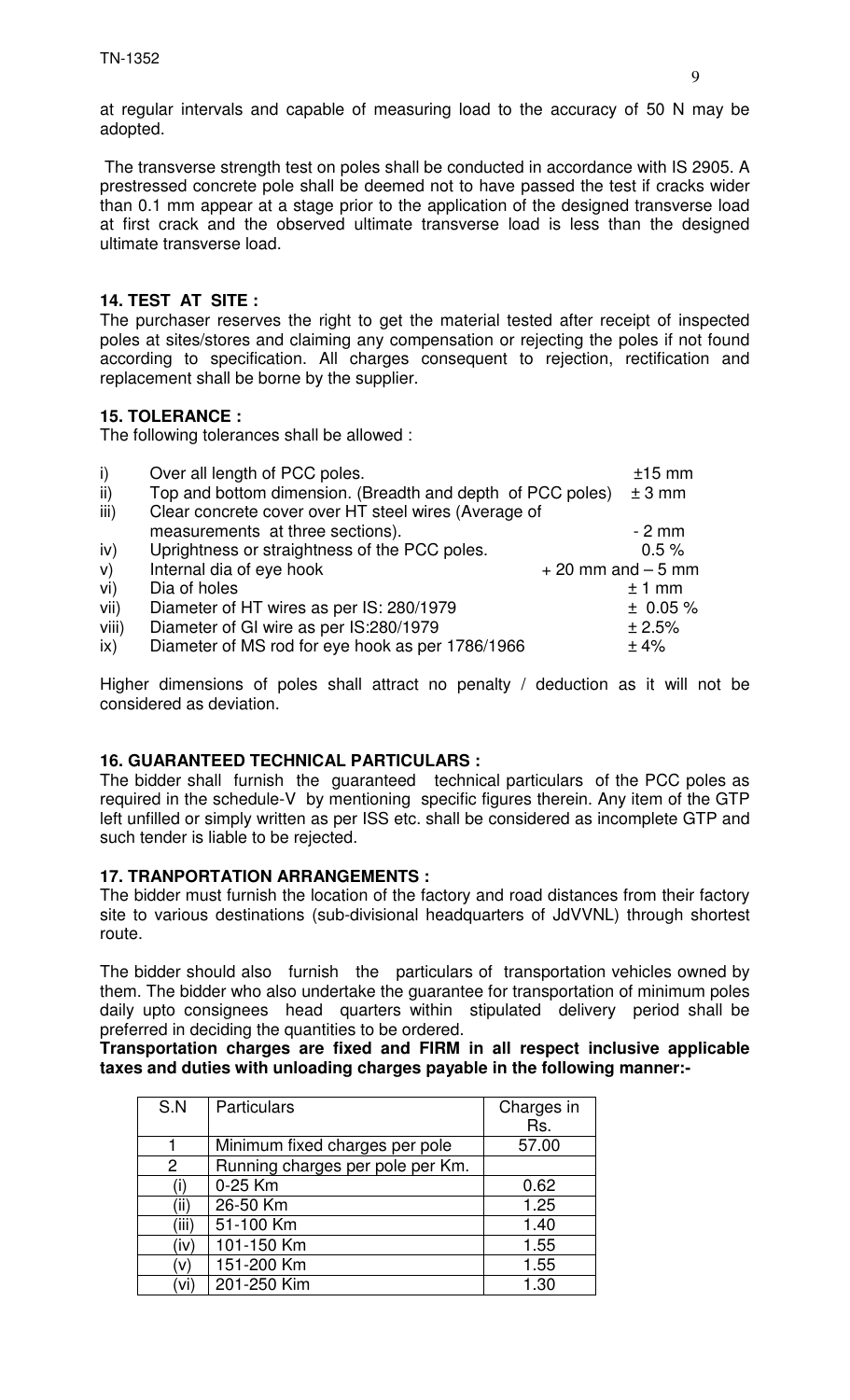| (vii) 251 -350 Km    | 1.30 |
|----------------------|------|
| (viii) $351$ & above | 1.30 |

The transportation charges are payable 150% for Mount Abu (Sirohi distt.) of Jodhpur Discom at par.

The transportation charges to the firms, situated outside the periphery of Nigam, shall be payable from the nearest firm's works situated inside the periphery of respective Discom or from their own works whichever is lower.

## **18. CRITERIA FOR ACCEPTANCE:**

The inspected PCC poles should be strictly in accordance to the GTP of the specification otherwise the material shall be treated as rejected and shall not be accepted. However, the poles with some minor deviations may be accepted with deductions as per rates prescribed and in force.

Higher dimensions of poles shall not attract any penalty / deduction, as it will not be considered as deviation.

# **19. PRICES & PRICE VARIATION FORMULA**

The prices shall be quoted on F.O.R. basis in the manner detailed in schedule of Price (Schedule-IV / BOQ) indicating details of ex-works price, Excise Duty, Sales tax/VAT, etc. The quoted prices shall be variable as per Price Variation formula given as under without any ceiling with base date **01.08.2017**.

The prices quoted shall be variable without any ceiling. The price variation shall be claimed as per **Price Variation Formula given in the Schedule-II** and shall be governed as per clause 1.10 of Instructions to bidders (Section-I) .

The purchaser shall however not bear any extra financial liability on account of supplier delaying the supplies beyond committed / stipulated delivery schedule.

## **20. PAYMENTS**

Payment shall be made against the receipt challans duly verified from the consignee in accordance with the clause No. 1.42 of GCC.

## **21. QUANTITY TOLERANCE**

A quantity tolerance  $\pm 2$ % (plus minus two percent) shall be allowed on ordered quantity for completion of supply.

## **22. DELAY IN DELIVERY & DELAY IN DESPATCH**

The delay in delivery and dispatch shall be governed by the provisions of clause No. 1.24 of the GENERAL CONDITIONS OF CONTRACT (Section-II) "

## **23. PRICE FALL CLAUSE:**

If lower rates are received / finalized in subsequent tender for this item then price fall clause shall be applicable as per clause 1.60 of the GCC.

**24.** As GST act has been effected from 1.07.2017, therefore, BOQ has been prepared accordingly with applicability of GST. Further, in ITB, GCC & wherever excise, VAT and all other taxes is appearing is being replaced by GST w.e.f 01.08.2017.

Further, GST registration number of Jodhpur Discom is 08AAACJ8578R1ZJ.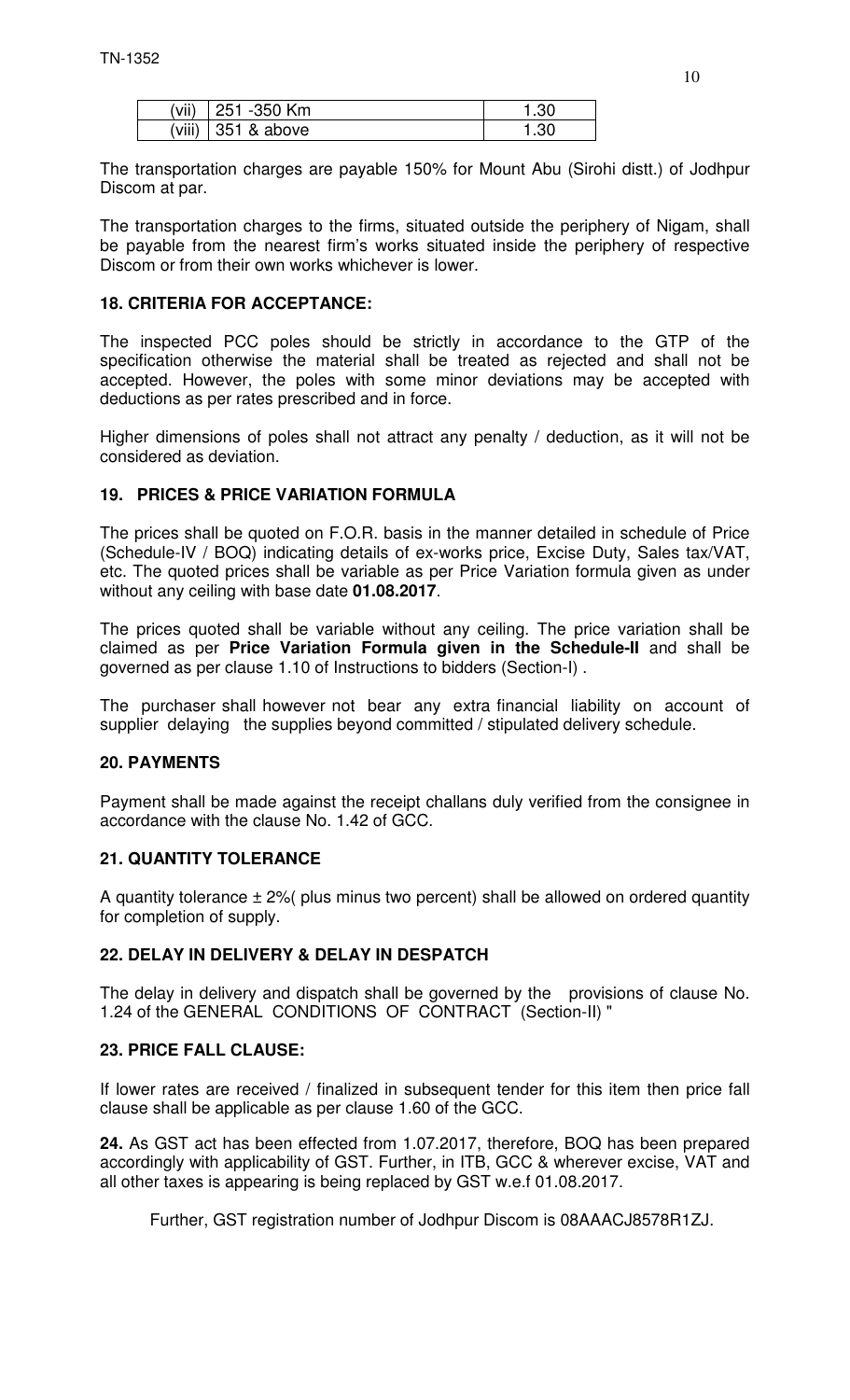## **SCHEDULE-I**

#### **SCHEDULE OF REQUIREMENT OF 9.0 Meter LONG 200 KG. PCC POLES AGAINST TN-1352 .**

| S.No. | Item                                                                                                                                                                                                                                                                                                   | Provisional<br>gty. in Nos. | Remarks |
|-------|--------------------------------------------------------------------------------------------------------------------------------------------------------------------------------------------------------------------------------------------------------------------------------------------------------|-----------------------------|---------|
|       | Rectangular shaped solid PCC Poles<br>conforming to REC spec. No. 24/1983<br>amended upto 1987 & there-after and ISS<br>2905/1989 latest amended) & as per<br>requirement of section-III of this spec. in<br>overall length of 9.0 M poles having working<br>load of 200 KG. with factor of safety 2.5 | 2,00,000                    |         |
|       | Total                                                                                                                                                                                                                                                                                                  | 2,00,000                    |         |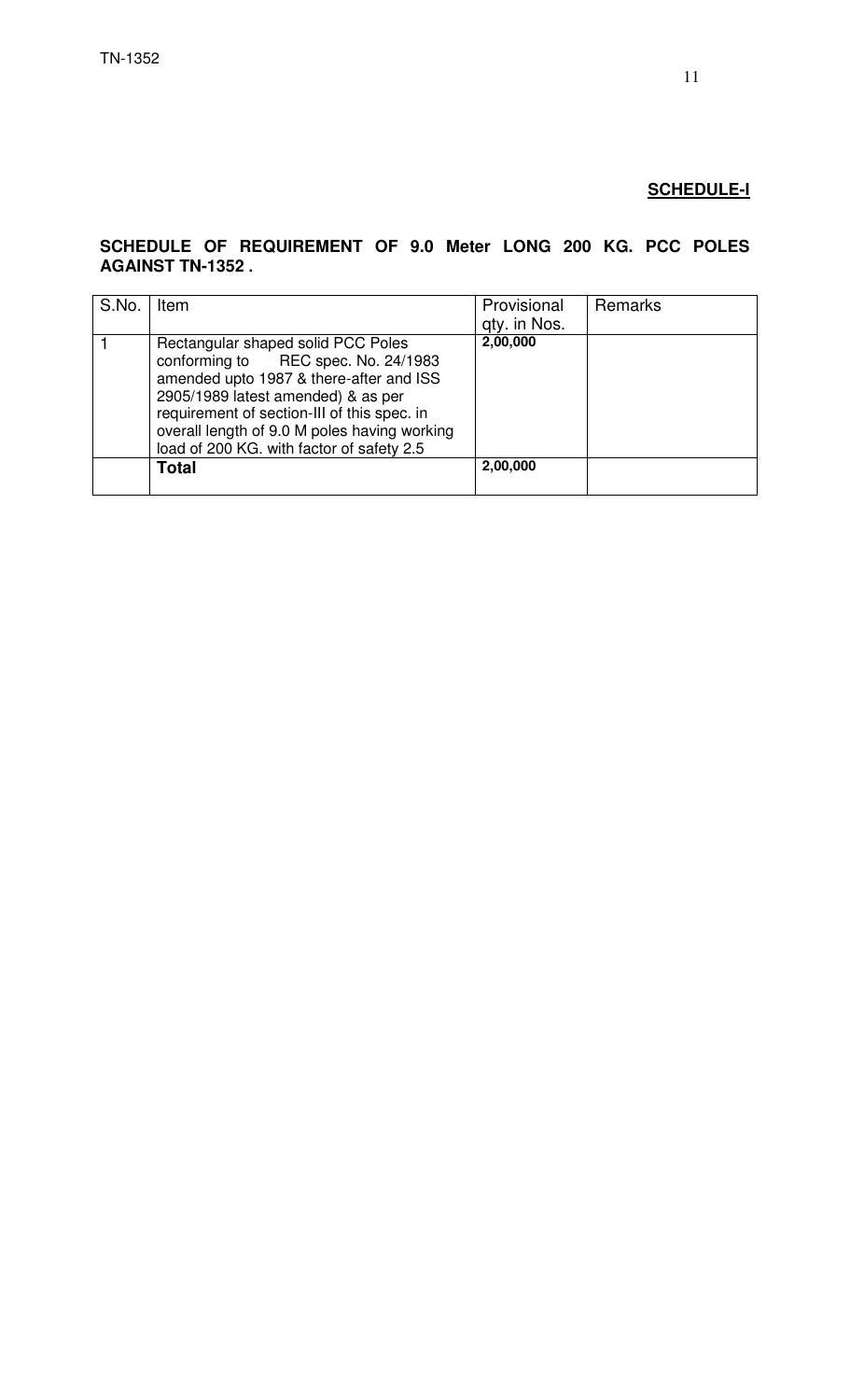# **PRICE VARIATION FORMULA**

The prices quoted shall be variable without any ceiling. The price variation shall be claimed as per **Price Variation Formula given in the specification** and shall be governed as per clause 1.10 of Instructions to bidders (Section-I).

(a) The prices quoted shall be variable as per price variation formula without any ceiling. The price variation is allowable only for variation in the prices of High Carbon wire rod. The quoted price of poles should be based on the price of 5.5 mm high carbon wire rod having carbon content 0.76 %, as published by M/s Rashtriya Ispat Nigam Ltd (Govt. of India Undertaking) Ex-stock yard Jaipur/Ludhiana. The base date will be **01.08.2017.**

The price variation per pole on account of variation in the prices of High Carbon wire rod is allowable as per following formula.

For every increase/decrease of Rs.50/- per MT in the average price of H/C wire rod the rate shall increase/decrease by Rs.0.71 per pole. This price variation shall be paid extra on account of HC wire rod only. The minimum unit of Rs.50/- per MT for increase/decrease of HC wire Rod shall be taken into account for allowing price variation. There is no ceiling on price variation.

The applicable price for claiming price variation on account of change in the price of HC wire rod shall be the price prevailing on the first day of calendar month, one month prior to the date of delivery of the particular lot.

( b) The date of delivery(i.e. date of readiness of material) and variable price shall be worked out in accordance to clause 1.10 of Instructions to bidders (Section-I) .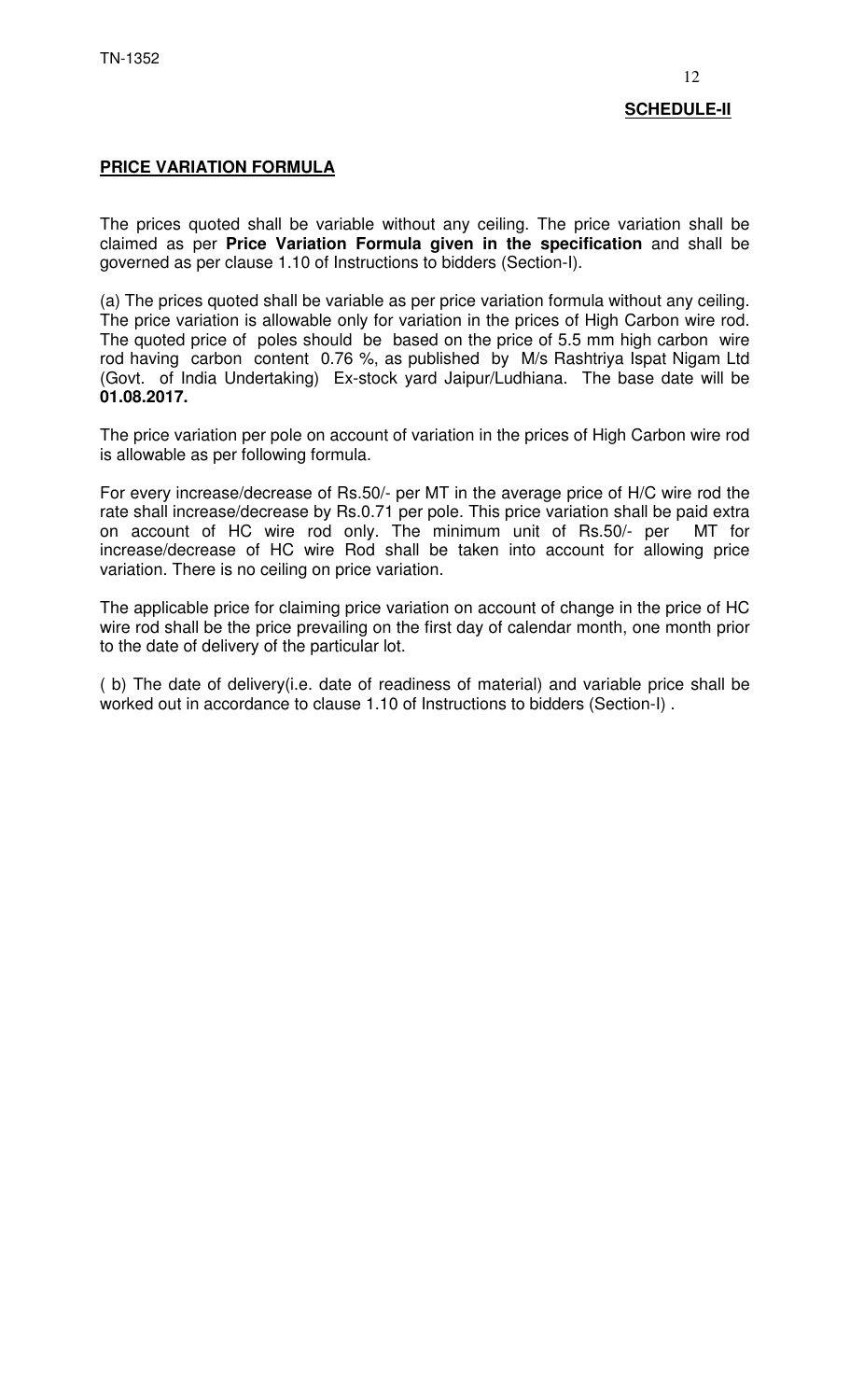# **DETAILS OF APPLICABLE STANDARDS/SPECIFICATION/MANUALS :**

The pole shall comply with the relevant provisions made in the following Indian Standards Specification (now BIS) with latest amendments / REC specifications.

| $\mathbf{1}$   | REC manual No.13/1977                                          | Manual on manufacturing of solid poles part-                                                                                 |
|----------------|----------------------------------------------------------------|------------------------------------------------------------------------------------------------------------------------------|
|                | (part-I)                                                       | I design aspects.                                                                                                            |
| $\mathcal{P}$  | REC manual No.13/1977 (Part.II)                                | Manual on manufacturing of solid PCC poles<br>part.II manufacturing aspects.                                                 |
| 3              | REC specification No.15/1979<br>amended upto 1983 & thereafter | poles<br>Prestressed cement concrete<br>(FOS/2.5) for 11 KV and LT lines.                                                    |
| $\overline{4}$ | IS:1678/1978 (Latest amended)                                  | Specification for PCC poles for overhead<br>power traction & telecommunication lines.                                        |
| 5              | IS:2905/1989 (Latest amended)                                  | Method of test for PCC poles for overhead<br>power and telecommunication lines.                                              |
| 6              | IS:7321/1974 (Latest amended)                                  | Code of practice for selection handling and<br>erection of concrete poles for overhead<br>power and telecommunication lines. |
| $\overline{7}$ | IS:1343/1980(Latest amended)                                   | Code of practice for prestressed concrete                                                                                    |
| 8              | IS: 456/1978 (Latest amended)                                  | Code of practice for plain and reinforced                                                                                    |
|                |                                                                | concrete                                                                                                                     |
| 9              | IS: 1785(Latest amended)                                       | For HT steel wires for prestressed concrete                                                                                  |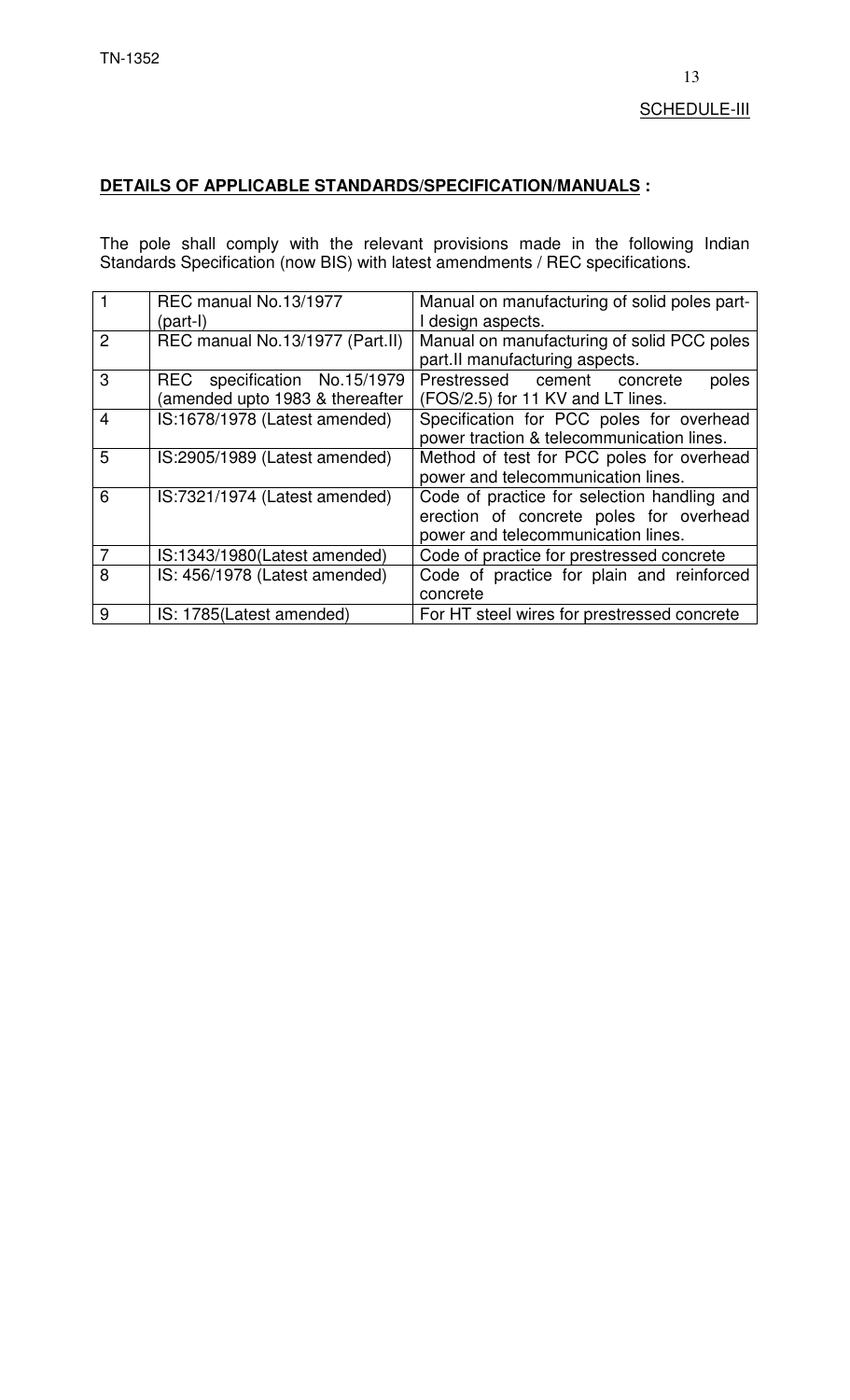## **PRE QUALIFICATION REQUIREMENT (PQR)**

The bidder should fulfill following qualification requirements for successful participating in the tender. The bids without relevant documentary evidence in support of each qualifying requirement shall be considered non responsive & rejected.

# **1. STATUS OF BIDDER**

- a) The bidder should be manufacturer of offered items (PCC poles). The offers from sole selling agent / authorized dealers shall not be entertained.
- b) **Old / new suppliers**:- Any bidder located within or outside the state of Rajasthan has participated for the first time in a particular Discom and meeting minimum qualification requirement has supplied the 8.0M /200Kg PCC pole / 9.0M /200Kg PCC pole (tendered material) / or of higher rating in other licensed power utility shall be treated as an old supplier. Rajasthan's based firms although supplied in past but not meeting minimum quantity supplied criterion including altogether new units which have not supplied any quantity but having adequate & required manufacturing and testing facility and technical know-how of the tendered material shall be considered as new firms and would be eligible for trial order only. In case of supply made to the licensed power utility outside India, the C.A. certificate furnished by firm shall be considered.

# **2. PAST SUPPLY AND PERFORMANCE CRITERIA**

The bidder shall meet both past supply and performance criteria as detailed below for opening of tenders.

- a) The bidder is required to quote for minimum 2% of tendered quantity, failing which the offer may be considered non responsive.
- b) The bidder should have designed, manufactured / fabricated, tested and supplied to utility / Discoms / Govt. Departments at least 2xQQ (QQ being the quoted quantity) of 8.0M /200Kg PCC pole / 9.0M /200Kg PCC pole or higher rating of tendered material / equipment in last three financial years (for quantity verification C.A. Certificate should be furnished) from the date of opening of techno-commercial bid.
- Note: Requirement of quantity manufactured, minimum quantity to be offered and amount of Bank Guarantee to be furnished in absence of test certificate shall be reduced to 25% for Rajasthan based units.
- c) In support of fulfillment of the past supply criteria, the bidder shall furnish documentary evidence in the form of certificate from C.A. in the prescribed proforma only. This prescribed proforma should be either in original or copy duly attested by the Notary. The bidder shall also sign and affix seal on the prescribed format C.A. Certificate. The certificate should have membership number with the name and address of the chartered accountant. Certificate should clearly indicate the quantity supplied, period of supply in the format prescribed. Any deviation to format or information diverted format will not be considered and rejected.

Note:-The material supplied and accepted for same/higher rating for Turnkey projects to a licensed power utility/Govt. shall be considered for the purpose of evaluating criteria. The certificate given by C.A. shall indicate above quantity separately.

## **3. PERFORMANCE CRITERIA**

a. If a bidder has supplied up to 50% of ordered quantity in previous tender up to date of opening of subsequent tender and scheduled delivery period expired, the bid of such bidder will not be opened in the Discom for that item.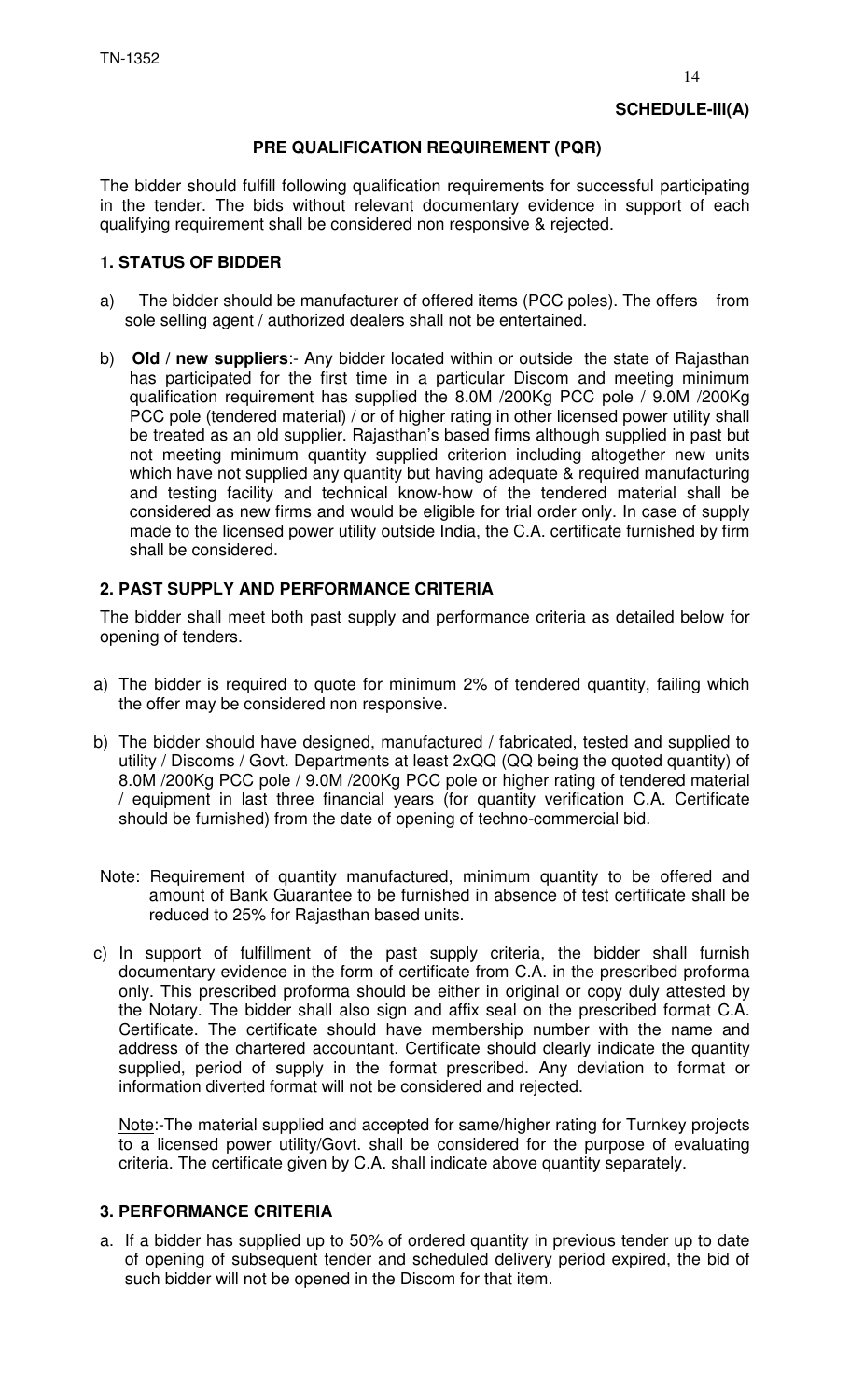b. However, if the supplies have been completed for a quantity more than 50% but not completed up to date of opening of subsequent tender and scheduled delivery period expired, then quantity equal to the quantity pending in previous tender for that item shall be reduced from the subsequent tender quantity to be allocated to the bidder.

# **4. POOR RECORD OF PERFORMANCE AND DELIVERY**

The bidders who have been black listed in any of the State Discom or with whom business relations have been severed in Jodhpur Discom shall not be considered. Severment of business relations will be done in case of following circumstances for the period and with the recovery mentioned against each:

|                         | When vendor does not accept Forfeiture of EMD/cancellation of vendor            |
|-------------------------|---------------------------------------------------------------------------------|
|                         | order awarded on its accepted registration to recover amount of EMD             |
|                         | prices and terms and conditions alongwith severment of business relations       |
|                         | and does not comply with for three years from the date of issue of              |
| contractual formalities | order.                                                                          |
|                         | When vendor complies with Levy of maximum recovery on account of                |
|                         | contractual formalities but does not delay in delivery along with severement of |
| commence supplies       | relation for a period of two years from the                                     |
|                         | date of issue of order or in next two tenders                                   |
|                         | whichever is later along with forfeiture of                                     |
|                         | EMD/cancellation of vendor registration.                                        |

# **5. (A) BLACK LISTING**

After having given Show Cause Notice of 30 days, and having established & cogent reasons for blacklisting of the firm as given below, the firm should immediately be blacklisted for a period of 5 years indicating reasons of doing so, in the letter itself, and a copy of such blacklisting should be given to the firm, with the approval of CLPC:-

(i) There are sufficient and strong reasons to believe that the supplier or his employee has been guilty of malpractices such as manhandling/misbehavior with Government official by supplier or his partner/employee, bribery, corruption or abatement of such a offence in a position where he could corrupt Nigam's official, fraud, vitiating fair tender process including substitution of or interpolation in tender, mis-representation, pilfer-aging or unauthorized use or disposal of Nigam's material issued for specific work etc.

(ii) Where a supplier or his partner or his representative has been convicted by a court of Law for offences involving moral turpitude in relation to the business dealing or where security considerations including suspected disloyalty to the Nigam/state so warrant the blacklisting.

(iii) If the State Bureau of Investigation or any other authorized investigating agency recommends for blacklisting after completing the investigation.

Note:- 1 If a supplier after having tendered for a supply or after negotiations gives application voluntarily vitiating the fair tendering process, it shall also tantamount to malpractice.

Note:- 2 A register containing the reasons for blacklisting the supplier as also the names of all the partner of the suppliers and the allied concerns coming within the effective influence of the blacklisted supplier will be maintained.

Note:- 3 A register of black listed supplier will be maintained which will not only include suppliers enlisted with the Enlisting Authority but also black listed suppliers in Nigam.

Note:- 4 A Black listed supplier (i) shall not be entitled for registration in any of the Discom (ii) shall not be awarded any supply order in future in any Discom during the notified period.(iii) his registration if any shall stand cancelled immediately and his registration security /EMD/S.D. shall stand forfeited. (iv) In case of blacklisting of the firm by any one of Discom for the cogent prescribed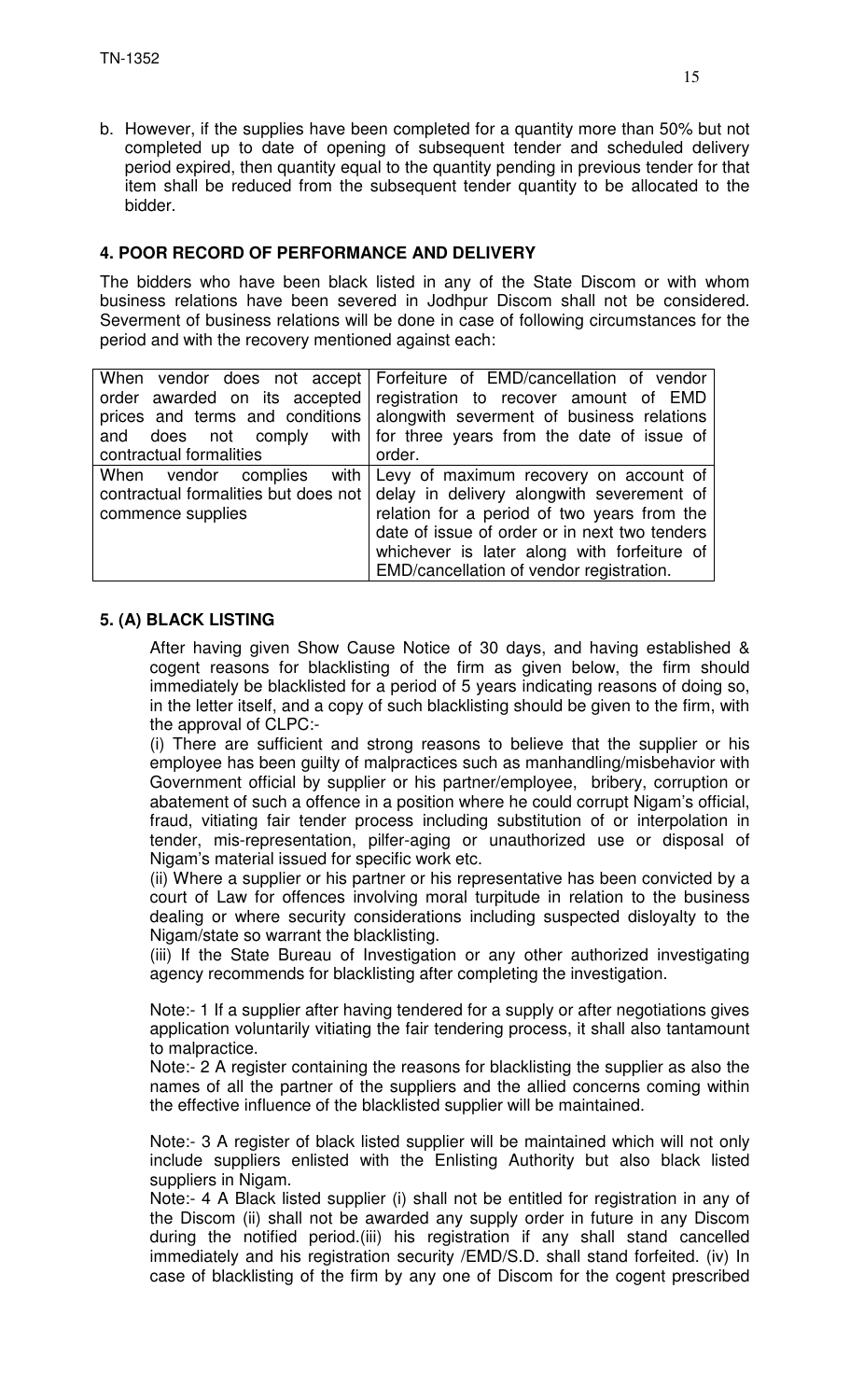reason(s) as stipulated above, the same shall be applicable to all the three Discoms and as a consequence of blacklisting, all the pending orders to that firm, will be cancelled in all three (3) Discoms with immediate effect. However in respect of completed / executed contract G.P. obligations as well as other liabilities shall be fulfilled by the supplier.

# **(B) SEVERMENT OF BUSINESS RELATION:**

(a) After having given Show Cause Notice of 30 days, and having established & cogent reasons for Severment of business relation as given below, the firm should immediately be severed the business relations for a period of 2 to 3 years indicating reasons of doing so, in the letter itself, and a copy of such severment should be given to the firm, with the approval of CLPC:-

(i) The supplier continuously refuses to pay Nigam dues without showing adequate reasons and where the purchasing authority is satisfied that no reasonable dispute attracting reference to Settlement Committee or Court of Law exists for the supplier's action of non-supply.

(ii) When vendor does not accept LOA / detailed purchase order awarded on its accepted prices and terms & conditions or does not comply with the contractual formalities.

(iii) When vendor / supplier who otherwise completed contractual formalities but does not commence supplies on the date of opening of technical bid of the fresh tender / completion of schedule delivery period whichever is later.

**Note-1**-In case supplier does not deposit outstanding dues towards Nigam, even after completion of severment period, the period of severment will continue.

**2.** Severment done purely / mainly on account of non-deposition of dues against the supplier / vendor / contractor could be lifted by CLPC, if the dues are deposited prior to the expiry of such severment period.

3. Severment done by one Discom for non-supply of material and / or corresponding non-recovery of dues will not be effective in other Discoms except in respect of common purchase cases of three Discom.

4. On severment of business, the EMD / SD / vendor registration security will be forfeited.

5. The orders in execution satisfactorily will not be cancelled other than the order on which severment have been done.

# **(C) DEBARMENT**

Reasons on which Debarment can be made:-

(i) The competent authority may debar the supplier on account of his performance or other disabilities, if it is no longer considered fit to remain under vendor registration as per his obligation under vendor registration.

(ii) If at any subsequent stage of inspection of firms after award of contract, it is found that firm does not have sufficient tech. staff or required/necessary technical equipments, the purchasing authority can debar the firm for one year or next tenders whichever is later. The debarment will be lifted only on re-inspection of firm's works; the defects noticed earlier are fully rectified to the satisfaction of Nigam**.** 

(iii) When contract agreement executed and supplies commenced but could supply only up to 50% of ordered quantity and scheduled delivery period expired, then the firm can be debarred for one year or next tender whichever is later in that Discom only for that particular item / rating / capacity / size etc.

(iv) The suppliers who have been awarded contract for supply of material is not adhering to the periodic delivery schedule, the contract awarding authority reserve the right to terminate the contract and may debar the firm in participating in tender for a period of 2 to 3 years.

Note:-1. On debarment, the EMD / SD / Vendor Registration security shall be forfeited.

Note:-. 2. If the firm is debarred in one Discom for any reasons then the same should not be applicable in other Discom subject to exception that in case of common Discoms purchases such debarment of a firm would be applicable to all three Discoms for that particular item and rating / capacity / size etc.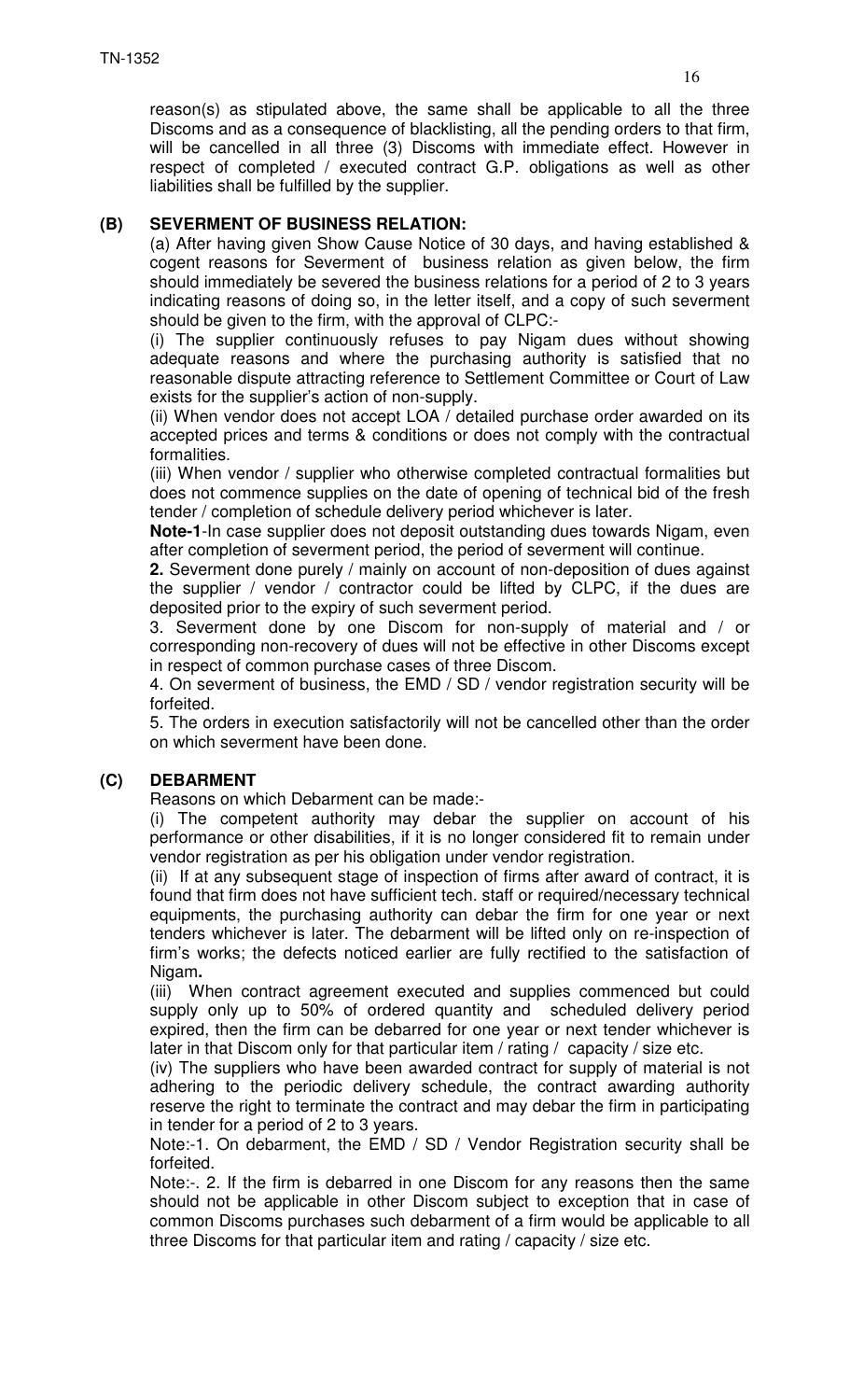# **6.0 APPEALS AND APPLICATIONS:-**

Appeal against the order of blacklisting, severment and debarment can be filed before BOD within a period of 3 months from the date of intimation. The letter of appeal will be addressed to the order placing authority. Who will process the case for placing the matter in B.O.D. with in a period 60 days. The BOD may reduce or waive the penalty, if sufficient reasons / supporting documents are furnished by the supplier.

## **GENERAL CONDITIONS : - (ALL CONDITIONS BE DULY SIGNED & SEALED)**

- I) The bidder shall clearly indicate the deviations such as `Technical Deviation & Commercial Deviations' in the prescribed proforma only. The deviations indicated elsewhere in the bid shall not be accepted.
- II) The bidder must clearly fill up each and every particular of guaranteed technical particulars annexed with Technical Specifications otherwise he will be responsible for Technical Non-responsiveness.
- III) All documents required in the prescribed format are to be furnished along with the bid itself only except an attested copy of BIS license (wherever it is required), failing which the bid will be summarily rejected.
- IV) However, a copy of BIS License may be submitted by the bidder up to the official working hours of one working day prior to the schedule / notified date of opening of price bid.

Signature of bidder With stamp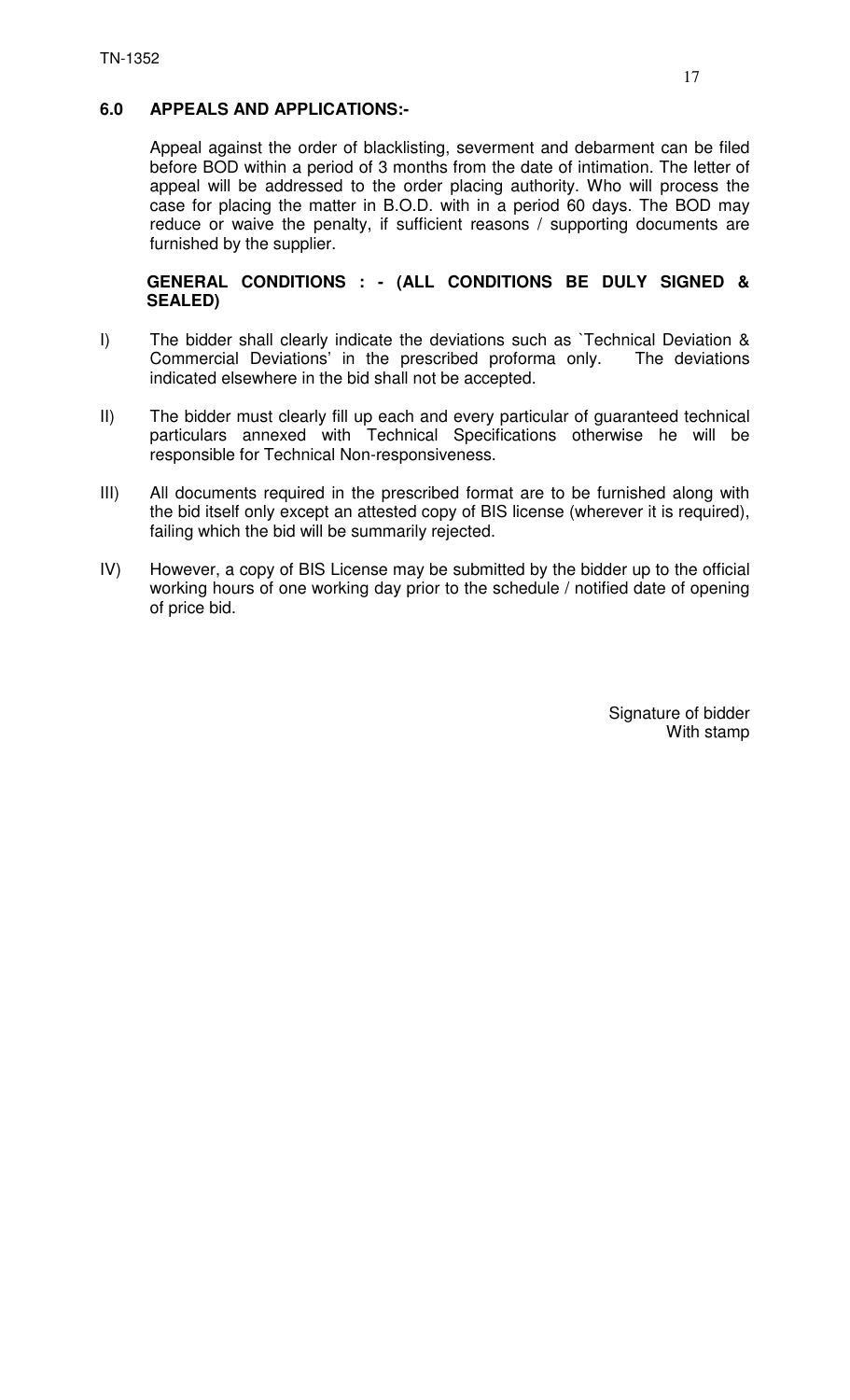#### Must be filled in by the tenderer and attach with technical bid (Part-I)

To,

The Superintending Engineer(MM & C) Jodhpur Vidyut Vitran Nigam Limited, **Jodhpur** 

Dear Sir,

With reference to your invitation to tender against specification No. JdVVNL / SE / MM&C / XEN-III / TN-1352, we agree to supply the following quantity.

| S.No. | Particulars of item                                                                                                                                                                                                                                                                                                     | Tendered<br>quantity | Qty.<br>offered | Justification of<br>quantity<br>offered as per<br>qualifying<br>requirement. | Remarks |
|-------|-------------------------------------------------------------------------------------------------------------------------------------------------------------------------------------------------------------------------------------------------------------------------------------------------------------------------|----------------------|-----------------|------------------------------------------------------------------------------|---------|
|       | 2                                                                                                                                                                                                                                                                                                                       | 3                    | 4               | 5                                                                            | 6       |
|       | Rectangular shaped solid<br>PCC Poles conforming to<br>REC spec. No. 24/1983<br>amended upto 1987 &<br>there-after and ISS<br>2905/1989 latest<br>amended) & as per<br>requirement of section-III<br>of this spec. in overall<br>length of 9 M. poles<br>having working load of<br>200 KG. with factor of<br>safety 2.5 | 2,00,000 nos.        |                 |                                                                              |         |

- 1. The offer is valid for a period of 120 days from the next date of opening of Techno Commercial Bid of the tender.
- 2. The prices are variable with the base date **01.08.2017** as per price variation formula given at schedule -II
- 3. It is noted that the quantities as mentioned in the specification are approximate and we agree to supply any quantity as per your order.
- 4. The delivery shall strictly be in accordance with delivery clause. In case we fail to deliver the material, we are liable to pay recovery for delay in delivery as per clause No. 1.24 of this Section-II of this specification. The material shall conform to your specification No. JdVVNL / SE / MM&C / XEN-III / TN-1352 and as per relevant ISS in all respect.
- 5. We confirm that we agree to all the terms and conditions as well as the technical stipulations of your specification No. JdVVNL / SE / MM&C / XEN-III / TN-1352 and there are no deviations other than as specified in the Schedule-VI (A&B).

Signature of tenderer With stamp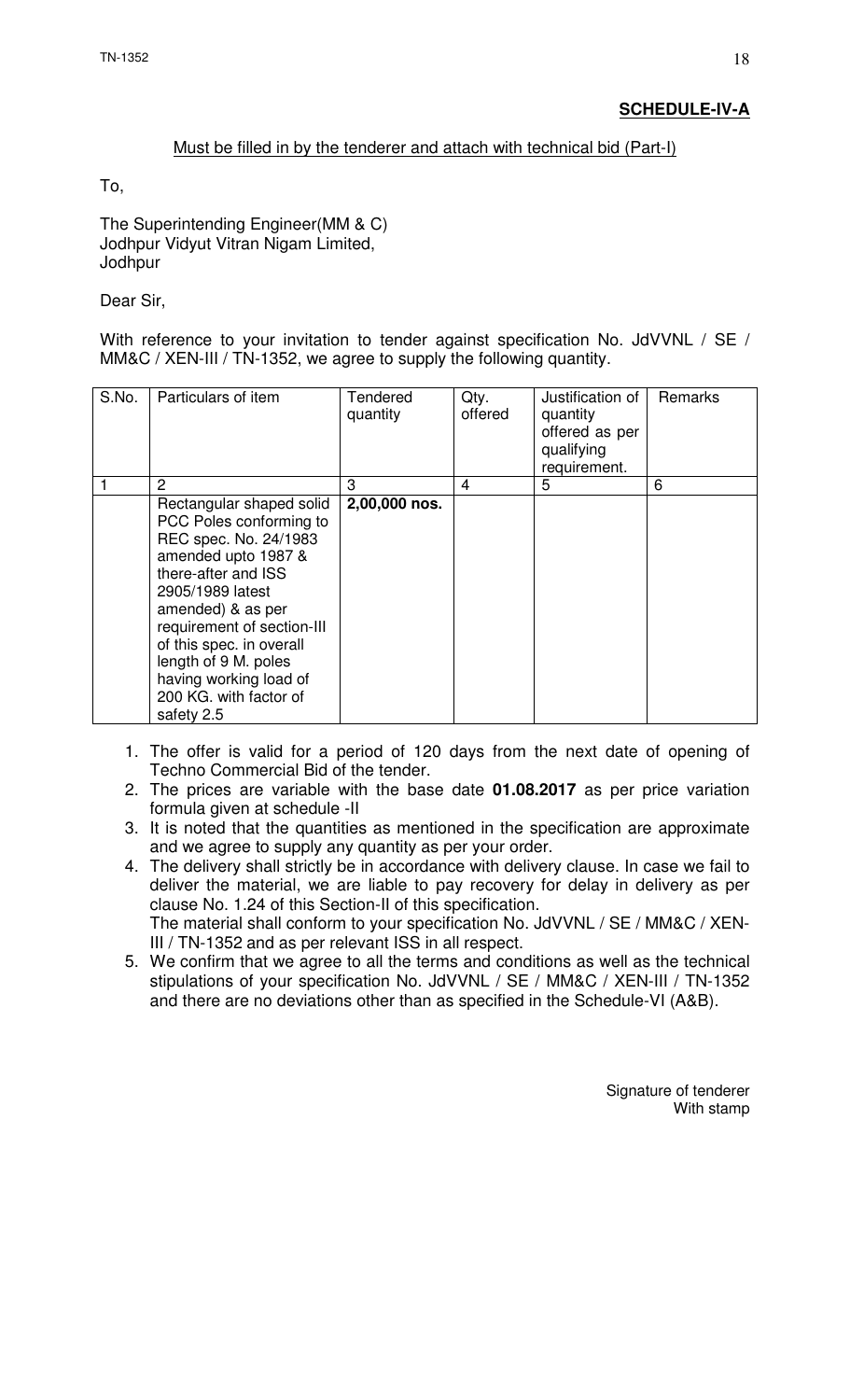# **SCHEDULE-V**

#### **GUARANTEED TECHNICAL AND OTHER PARTICULARS OF 9.0 METRE PCC POLES HAVING WORKING LOAD 200 KG WITH FACTOR OF SAFETY 2.5 UNDER TN-1352.**

| S.No.           | <b>Particulars</b>                         | Requirement as per GTP                           |
|-----------------|--------------------------------------------|--------------------------------------------------|
| $\mathbf{1}$    | <b>MANUFACTURER'S NAME</b>                 |                                                  |
| $\overline{2}$  | <b>OFFICE ADDRESS</b>                      |                                                  |
| $\overline{3}$  | <b>WORKS ADDRESS</b>                       |                                                  |
|                 |                                            |                                                  |
| 4               | STANDARDS TO<br><b>WHICH</b><br><b>THE</b> | As per specification                             |
|                 | MATERIAL SHALL CONFORM                     |                                                  |
| 5               | <b>OVER ALL LENGTH</b>                     | 9.0 meter                                        |
| $\overline{6}$  | <b>PLANTING DEPTH</b>                      | 1.5 meter                                        |
| $\overline{7}$  | TOP DIMENSIONS IN MM                       | 145 x114 mm                                      |
| 8               | BOTTOM DIMENSIONS IN MM                    | 300 x114 mm                                      |
| 9               | <b>APPROXIMATE WEIGHT</b>                  | 545 Kg.                                          |
| $\overline{10}$ | <b>WORKING LOAD</b>                        | 200 Kg.                                          |
| 11              | FACTOR OF SAFETY (F.O.S.)                  | 2.5                                              |
| 12              | NO. & DIA OF HT WIRE (TENSIONED)           | 16(4 mm dia)                                     |
| 13              | <b>CONFIGURATION OF HT WIRE</b>            | As per approved drawings                         |
| 14              | POSITION OF EARTH WIRE LENGTH              | G.I. wire of 4 mm dia having continuous          |
|                 | AND SIZE OF WIRE                           | length with a projection of 100 mm at 250        |
|                 |                                            | mm from top and 150 mm from below                |
|                 |                                            | ground level.                                    |
| 15              | DIMENSIONS AND POSITION OF EYE             | 2 Nos.of Eye hook of 12 mm dia M.S.              |
|                 | <b>HOOKS</b>                               | round having internal dia of 40 mm at 2.25       |
|                 |                                            | metre from top and 1.80 metre from bottom        |
|                 |                                            | on the middle of transverse face of the          |
|                 |                                            | pole as per IS: 7321/1974.                       |
| 16              | REINFORCEMENT (SIZE AND NO. OF             | 8 Nos. of rings of 4 mm dia HT wires on          |
|                 | RINGS)                                     | top and 8 Nos. of rings on bottom (both          |
|                 |                                            | ends) with minimum inter spacing of 20           |
|                 |                                            | mm.                                              |
| 17              | <b>CONCRETE COVER</b>                      | 30 mm                                            |
| 18              | <b>MARKING ON THE POLES</b>                | Marking should be engraved on transverse<br>face |
| 19              | <b>BLACK STRIP</b>                         | A strip of 30-40 mm shall be painted with        |
|                 |                                            | oil paint of Black colour, on one side           |
|                 |                                            | (transverse face) of the pole at a planting      |
|                 |                                            | depth of 1.5 Metre from bottom.                  |
| 20              | <b>HOLES POSITION</b>                      | 2 holes of 18 mm dia at 60 mm and 160            |
|                 |                                            | mm from top on longitudinal face of the          |
|                 |                                            | pole(broad face).                                |
| 21              | ULTIMATE TENSILE STRENTH                   | 17500 Kg./ sq.cm                                 |
| 22              | CONCRETE QUANTITY PER POLE                 | 0.228M <sup>3</sup>                              |
| 23              | <b>CONCRETE GRADE</b>                      | M-45                                             |

Note:- Max. tension in wire should not exceed 80% of its ultimate tensile strength.

Signature of the Bidder

Name Designation Common authorized seal of bidder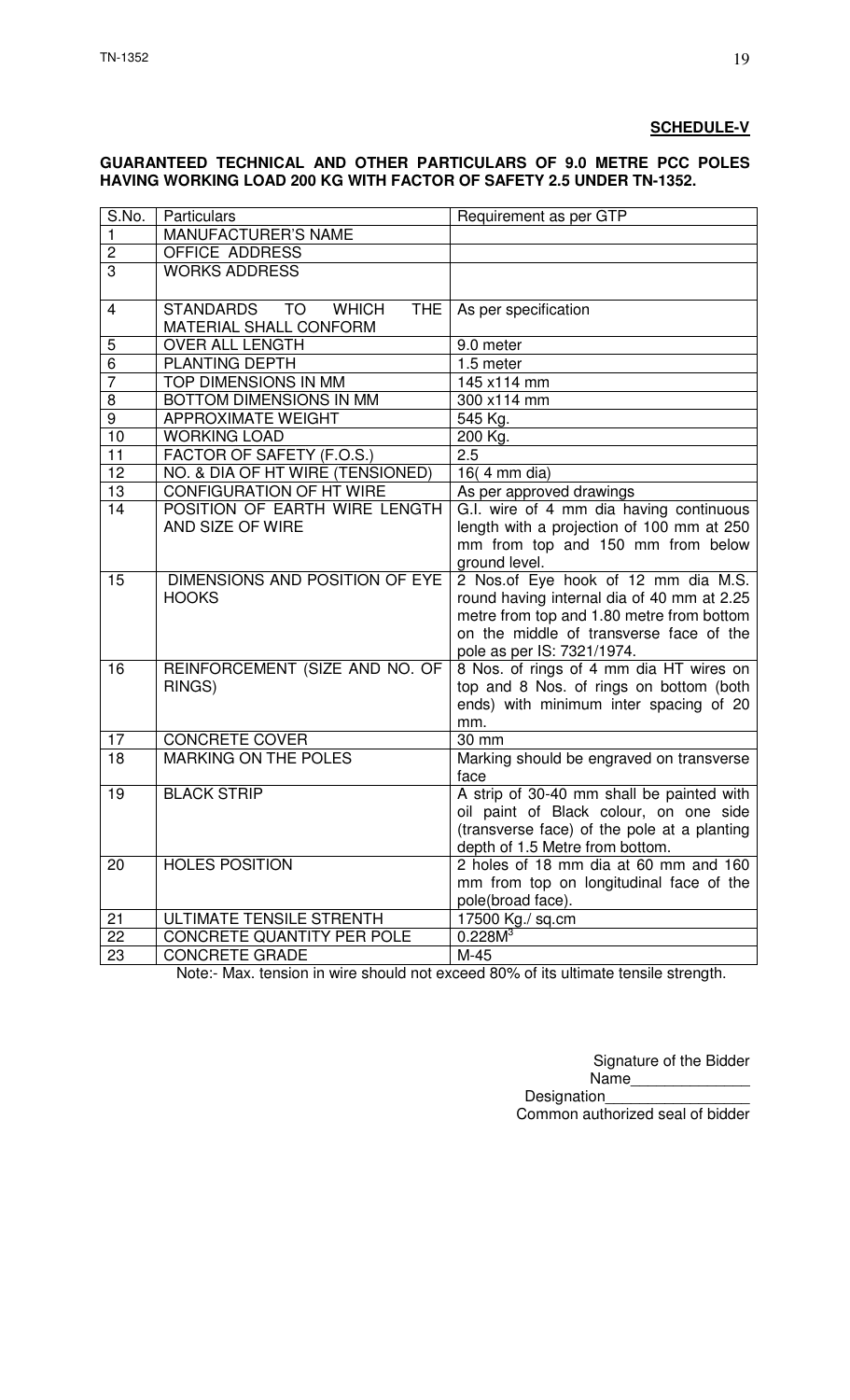## **Schedule – VI (A)**

#### **JODHPUR VIDYUT VITRAN NIGAM LIMITED A Govt. of Rajasthan Undertaking**

# **DEPARTURE / DEVIATION FROM TECHNICAL SPECIFICATION**

 The bidder shall state under this schedule the departure from the Purchaser's specification in respect of technical is as under:-

S.No. Main Deviations from Technical Specification.

Certified that we agree to all the technical specification of the NIT except for the deviation to the extent indicated above.

> (Signature) Name & Designation with seal of the bidder.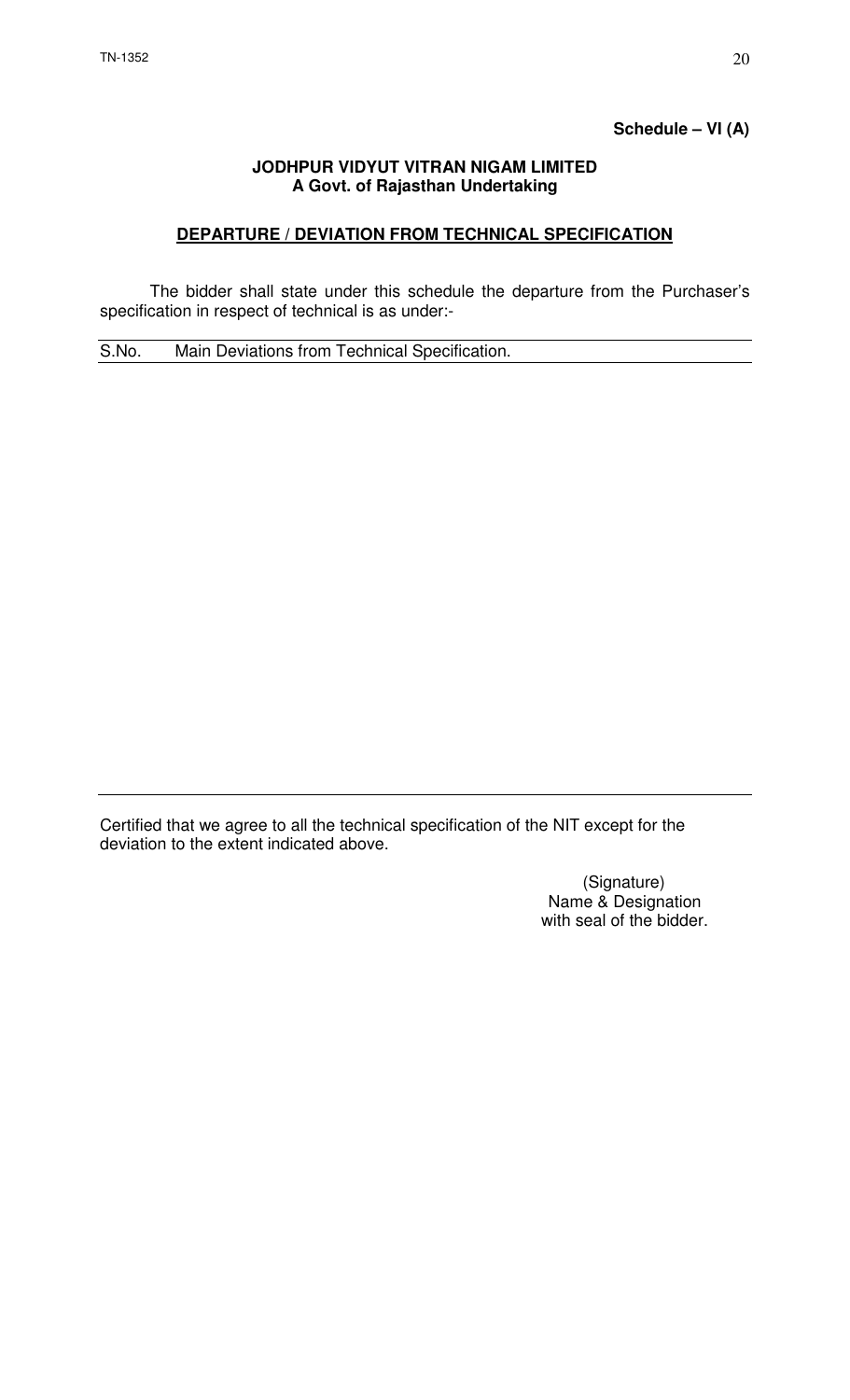## **JODHPUR VIDYUT VITRAN NIGAM LIMITED A Govt. of Rajasthan Undertaking**

# **DEPARTURE FROM COMMERCIAL TERMS & CONDITIONS OF THE SPECIFICATION**

 The bidder shall state under this schedule the departure from the Purchaser's specification in respect of Commercial terms & conditions:-

S.No. Main Deviations from Specification.

Certified that we agree to all the commercial terms & conditions as laid down in General Conditions of Contract to the specification except for the deviation to the extent indicated above.

> (Signature) Name & Designation with seal of the bidder.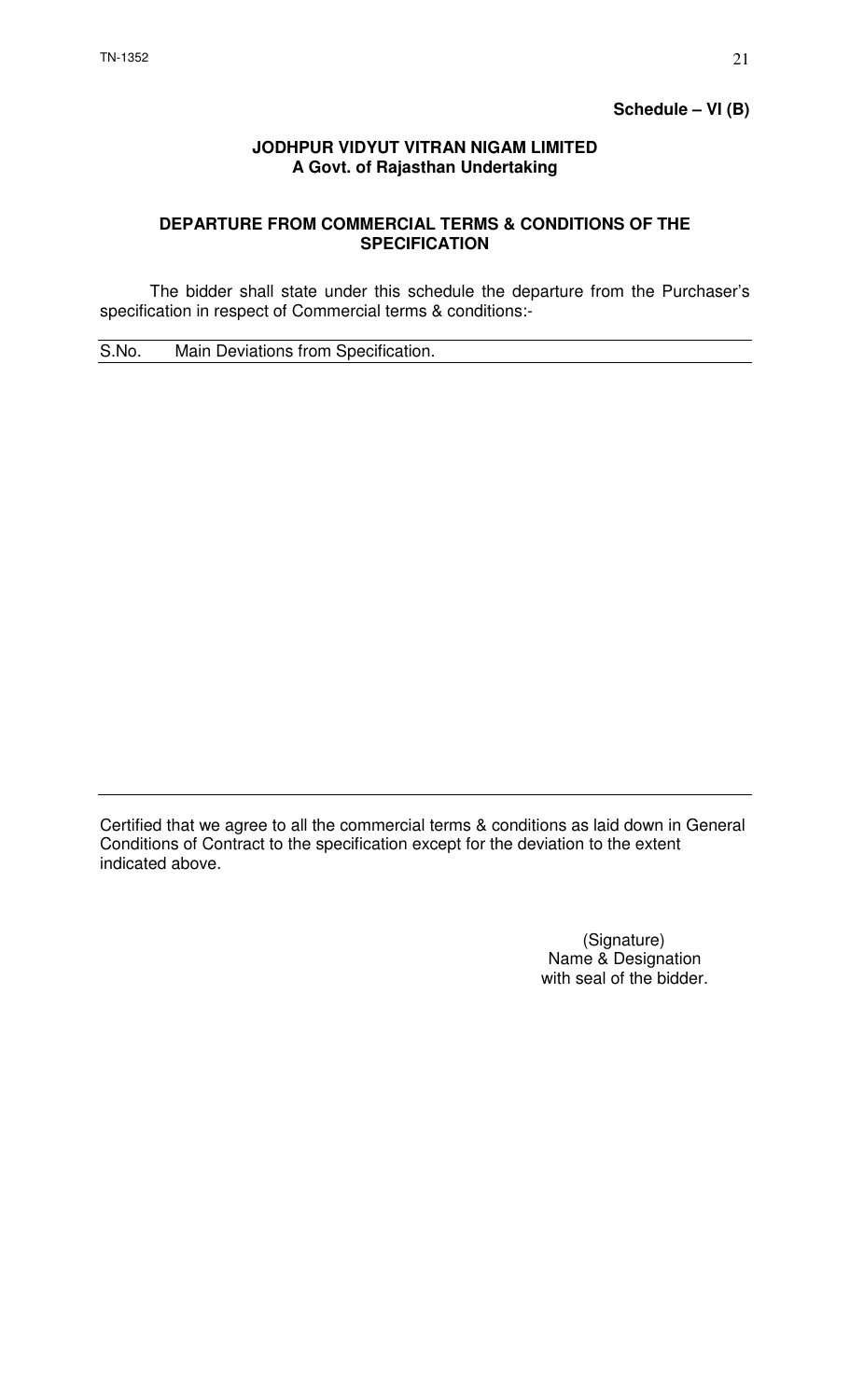#### **Schedule – VII**

#### **JODHPUR VIDYUT VITRAN NIGAM LIMITED A Govt. of Rajasthan Undertaking**

## **LIST OF PAST SUPPLIES**

The bidder shall state under this schedule whether material and equipments, similar to those offered in the tender have been previously supplied by him. A list shall be given of such orders executed by him together with information regarding the names of purchasing organizations, quantities supplied and when the supplies were affected. This list should be in form given below:-

| S.No. Detailed particulars Qty in<br>of items supplied Nos. | & Date | Order No. Name & details<br>of purchasing authority Completion | Date of |
|-------------------------------------------------------------|--------|----------------------------------------------------------------|---------|
|                                                             |        |                                                                |         |

| If executed partially<br>to be mentioned<br>$(Qty.$ in Nos.) | whether still<br>to be executed | <b>Delivery</b><br>stipulated in<br>order | <b>Remarks</b> |
|--------------------------------------------------------------|---------------------------------|-------------------------------------------|----------------|
|                                                              |                                 |                                           |                |

**Note:** Separate schedules are to be furnished by the bidder for past supply to the JdVVNL, Jodhpur, other State Electricity Boards and other Departments / Organisations.

> (Signature) Name & Designation with seal of the bidder.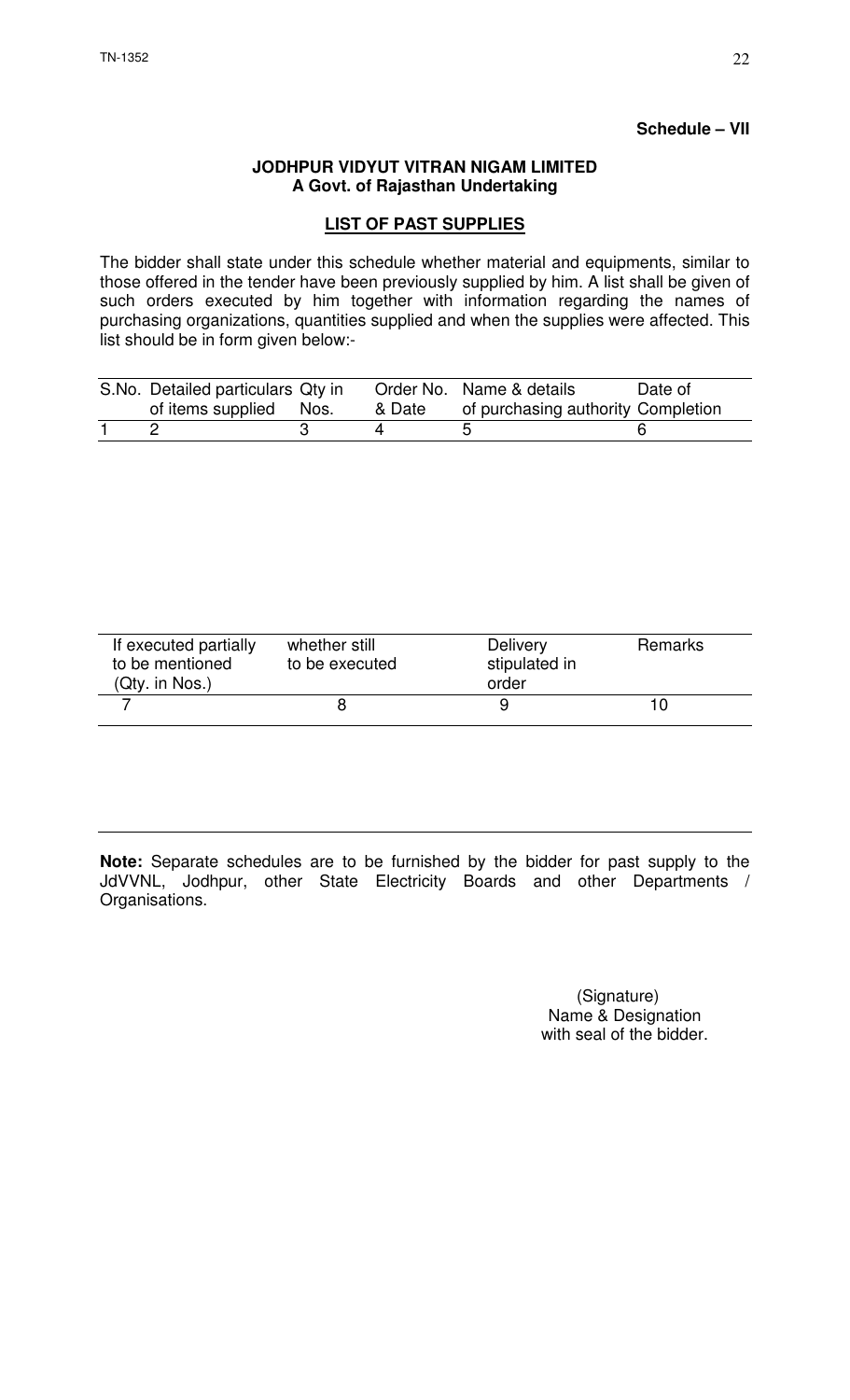# **Schedule-VII-A**

#### **JODHPUR VIDYUT VITRAN NIGAM LIMITED A Govt. of Rajasthan Undertaking**

#### **TO WHOMSOEVER IT MAY CONCERN**

This is to certify that M/s\_\_\_\_\_\_\_\_\_\_\_\_\_\_\_\_\_\_\_\_\_\_\_\_\_\_\_\_\_\_\_\_\_\_\_\_\_\_\_have designed, manufactured and supplied similar item/higher rating of tendered material / equipments in last three financial years from the date of opening of Techno-Commercial bid to the Utilities / Discoms / Government Department, as detailed out below:-<br>S.No. | Financial | Particulars | Name and | Order | Unit | Quantity | Value | Actual | Value Financial year in which material supplied Particulars<br>of items items supplied Name and particulars of purchasing .<br>authority **Order** No. & date Unit Quantity ordered Value in Rs. Actual quantity supplied against the order Remarks 1 2 3 4 5 6 7 8 9 10 11

The above particulars are true and correct based on explanations, records and books of accounts produced before us. Further the above certificate issued on the request of the Company.

**Signature** 

Signature of

Name & designation  $\blacksquare$  C.A. of firm  $\blacksquare$  C.A. of firm  $\blacksquare$  C.A. of firm  $\blacksquare$  C.A. of firm  $\blacksquare$ 

With seal & Membership No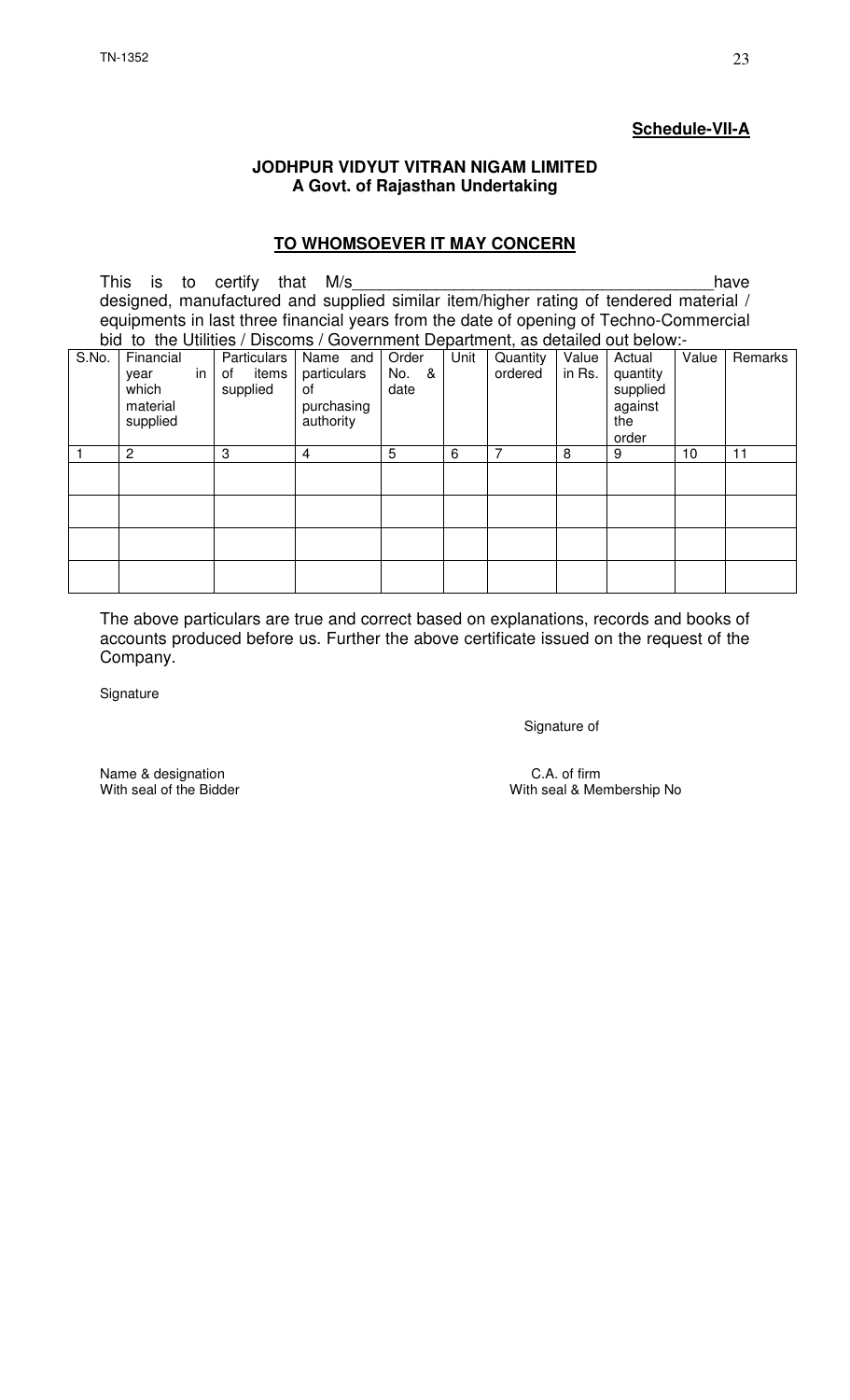## **SCHEDULE-VIII**

## **JODHPUR VIDYUT VITRAN NIGAM LIMITED A Govt. of Rajasthan Undertaking**

# **DELIVERY SCHEDULE**

# **PART-A**

The delivery schedule of the material by the Purchaser is as mentioned hereunder:-

| S.No. |                                                                                                                                                                                                           | Delivery                                                                                                                                                                                                                                                                                             |
|-------|-----------------------------------------------------------------------------------------------------------------------------------------------------------------------------------------------------------|------------------------------------------------------------------------------------------------------------------------------------------------------------------------------------------------------------------------------------------------------------------------------------------------------|
|       | Particular of material                                                                                                                                                                                    |                                                                                                                                                                                                                                                                                                      |
|       | conforming to<br>amended) & as per requirement of $ $ equal monthly rate.<br>section-III of this spec. in overall<br>length of 9.0 M poles having working<br>load of 200 KG. with factor of safety<br>2.5 | Rectangular shaped solid PCC Poles   The max. commencement period allowed<br>REC spec. No.   shall be 40 days from the date of receipt of<br>24/1983 amended upto 1987 & there-   LOA and entire ordered quantity shall be<br>after and ISS 2905/1989 latest completed in eight months thereafter at |

Note:- In case ordered quantity is different than quoted quantity, then monthly delivery shall be adjusted proportionately. Tenders in which monthly delivery schedule is not indicated shall be ignored.

# **PART-B**

In case bidder deviates from the delivery schedule mentioned by the purchaser in Part-A then the delivery schedule of the material by the bidder shall be indicated / mentioned as under:-

| S.No.   Particular of material                                                                                                                                                                                                                                                                    | Commencement and |
|---------------------------------------------------------------------------------------------------------------------------------------------------------------------------------------------------------------------------------------------------------------------------------------------------|------------------|
|                                                                                                                                                                                                                                                                                                   | monthly delivery |
| Rectangular shaped solid PCC Poles conforming to<br>REC spec. No. 24/1983 amended up to 1987 & there-after<br>and ISS 2905/1989 latest amended) & as per requirement<br>of section-III of this spec. in overall length of 9.0 M poles<br>having working load of 200 KG. with factor of safety 2.5 |                  |

 (i) During the commencement period the contractual formalities shall be got completed.

> **Signature** Name & Designation With seal of the bidder